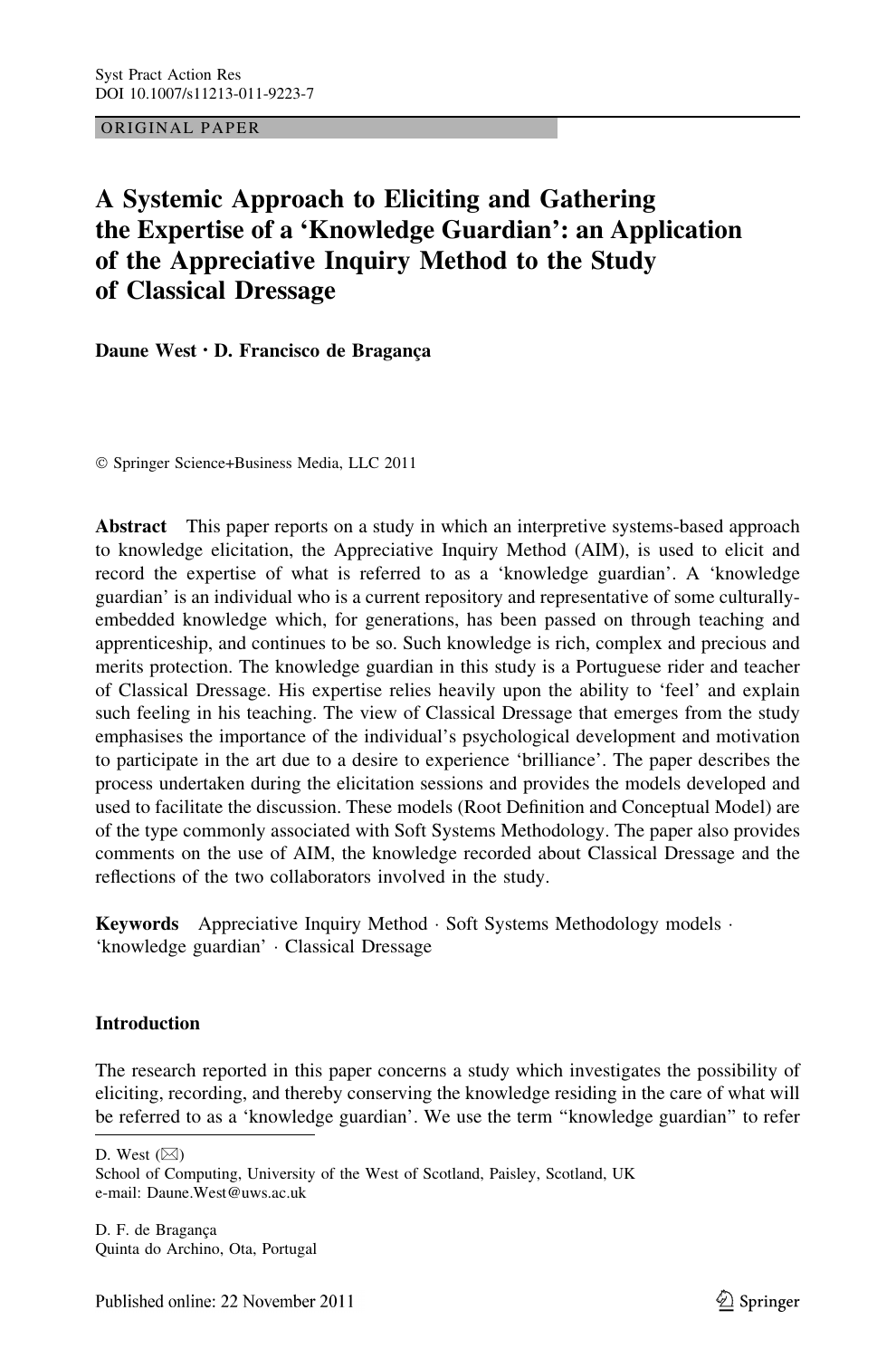to an individual who is a current repository and representative of some culturallyembedded knowledge which, for generations, has been passed on through teaching and apprenticeship, and continues to be so. Such knowledge is rich, complex and precious.

In this study the knowledge guardian, D. Francisco de Braganca, is a practitioner and trainer of Classical Dressage, a discipline that crosses the boundaries of art and sport, theory and practice, science and 'feel', and deals with complex relationships not only between people but also between people and horses. He is referred to in the study as the 'practitioner-collaborator'. The academic researcher in the study has been a pupil of D. Francisco for six years and is the author of the knowledge elicitation (KE) method used (West [1991\)](#page-19-0). She will be referred to during the study as the 'researcher–collaborator'.

The desired outcome of this investigation was not to produce a description of the mechanics of Classical Dressage (i.e. not to elicit the 'rule-base' of the discipline), much of which can be found in books on the subject, but to start to build up a body of knowledge, in some recorded form, of the underlying reasons, passions and individual appreciation of the subject from the perspective of a 'knowledge guardian' in this field. This paper focuses on reporting and reflecting on the usefulness of the Appreciaitive Inquiry Method (AIM), an interpretive systems-based approach to inquiry, to elicit such knowledge. AIM was conceived originally to facilitate the communication process between an investigator and a knowledge 'expert'. A fundamental requirement of this process was that it would allow the expert to offer up a personal description of their expertise without it being shaped and determined by (i) the prior knowledge/perspective of the investigator, (ii) the elicitation method itself, and (iii) the models and structures demanded by technology (e.g. expert systems).

This paper describes the type of problems in KE that AIM was originally designed to address and then explains the approach and how it makes use of the models familiar to practitioners of Soft Systems Methodology (SSM) so as to bring about an enhanced appreciation of a subject area for those involved in the investigation. A brief introduction to Classical Dressage is then presented with an explanation of the reasons why it is a fascinating but difficult skill to learn/teach and why it is an ideal candidate to be addressed through the use of AIM. The study undertaken is described and the models produced are presented and discussed. Emphasis is placed upon a discussion about the use of the models as opposed to the detail of the learning about Classical Dressage but examples are given to demonstrate the learning process experienced by the two collaborators. The paper concludes by drawing out lessons relating to various aspects of the research: the possibility and usefulness of trying to access and record much of what is the 'tacit' knowledge of the 'knowledge guardian', the appropriateness of AIM for this purpose, the difficulties facing such research projects and the benefits of taking a systems perspective from which to approach a study of this type. Current 'academic' published work on equitation is from a scientific perspective (e.g. McGreevy [2007;](#page-19-0) Warren-Smith and McGreevy [2008](#page-19-0); McLean and McGreevy [2010](#page-19-0)), and so the study reported here represents an attempt to offer an alternative approach to investigating and learning about this topic.

In addition to the reflections on the elicitation process reported in the paper, a valuable output from the study is a unique description of one 'expert's' view of Classical Dressage in the form of a systemic model. Inspection of this model highlights a central theme of sports pedagogy and psychology, a theme that can be found running throughout the Classical Equitation literature from its earliest times (e.g. Xenophon [430–350B](#page-19-0)C; Duarte [1438;](#page-18-0) de Pluvinel [1626](#page-18-0); Pembroke [1761;](#page-19-0) Mairinger [1983](#page-19-0); Belasik [1993;](#page-18-0) Karl [2008](#page-18-0)).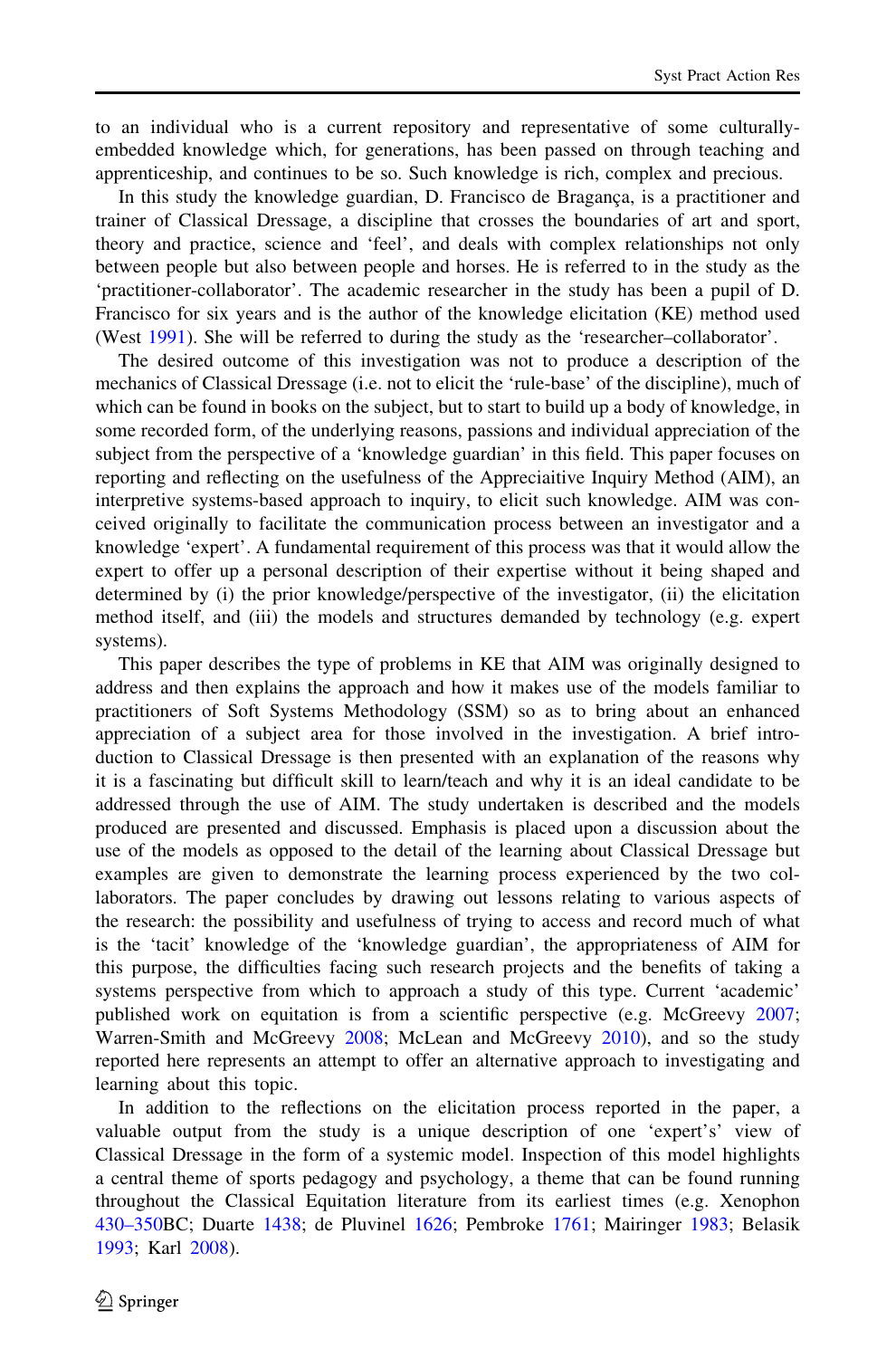## The Appreciative Inquiry Method

The Appreciative Inquiry Method came about as a result of an attempt to address what was then (the late 1980s and early 1990s) a recognised problem area of the development of a particular type of computer programme called an 'expert system'. Expert systems attempted to replicate the decision making of a human being within a particular domain of expertise (e.g. medical diagnostics, large-scale computer configuration, geographical analysis). Developers of these complex computer programs were required to first elicit the human expertise in order to structure this knowledge in such a way as could be 'understood' and manipulated by the computer programme. The field of knowledge engineering, or knowledge elicitation, was famously referred to as the 'stumbling block' of expert system development (e.g. Feigenbaum [1984\)](#page-18-0). To summarise, the problem in this area was that whilst it was possible, to some degree of satisfaction, to elicit the formal 'rules' of the area of expertise using existing KE techniques (see Neale [\(1989](#page-19-0)) for an analysis of the then current approaches to KE), the 'tacit', subjective, intuitive aspects of any area of real human expertise, that is those aspects that separate the real expert from the good 'technician', were elusive and could not easily be accessed using traditional KE techniques. In an attempt to consider possible worthwhile approaches to tacking the problems of KE, West [\(1990\)](#page-19-0) explored an alternative approach to looking at what makes someone 'expert'. Instead of the accepted psychological viewpoint she suggested looking at the development and practice of expertise as an on-going process. In this way she focussed on an individual's ability to appreciate a situation based upon past experience, knowledge, expectations, context, belief and current understanding, and then to make decisions about future action based upon this current appreciation. In other words, the process of *becoming expert* and *practising expertise* was likened to the process that Vickers had described and called an 'appreciative system' (e.g. Vickers [1965](#page-19-0)). In this way, expertise could be considered as a continuous process of learning. The next step was to consider ways in which it might be possible to tap into and record this process of learning—to find an inquiry system that might help make explicit this learning process. Given that Checkland had already provided the research and arguments to back up the relationship of SSM to the notions of 'appreciation' and 'appreciative system' (i.e. as ''an operationalisation of the process Vickers calls 'appreciation''' (Checkland and Casar [1986,](#page-18-0) p. 4)), it seemed sensible to research the usefulness of the models, or the mechanics, of SSM (e.g. Checkland and Poulter [2006\)](#page-18-0), to address the problems of eliciting the more subjective areas of human expertise. This exercise has taken place through numerous KE studies carried out within an action research framework (e.g. West [1991,](#page-19-0) [1992](#page-19-0); West and Stansfield [2001](#page-19-0); West and Thomas [2005\)](#page-19-0). The process of applying, testing and 'validating' these models has led to an approach to KE we refer to as AIM (West [1995\)](#page-19-0).

Although AIM makes use of SSM models the approach is in no way as sophisticated as SSM. For example, there is no intention to seek and enable change but merely to make explicit and explain someone's understanding, or appreciation, of a situation. With AIM the intention is to provide the means of facilitating discussion so as to give form to understanding and to enable communication to take place between those involved in the study. The hoped for result of this communication is to enable the sharing of language and concepts—to allow an expert to offer up a personal description of their expertise that is neither technology nor method-driven, and not shaped to fit someone else's understanding of that area of expertise. This requires that the method used in this elicitation process is subject, or domain, independent: it encourages and allows the expert to form the shape of their knowledge according to their language, bringing out the connections that make sense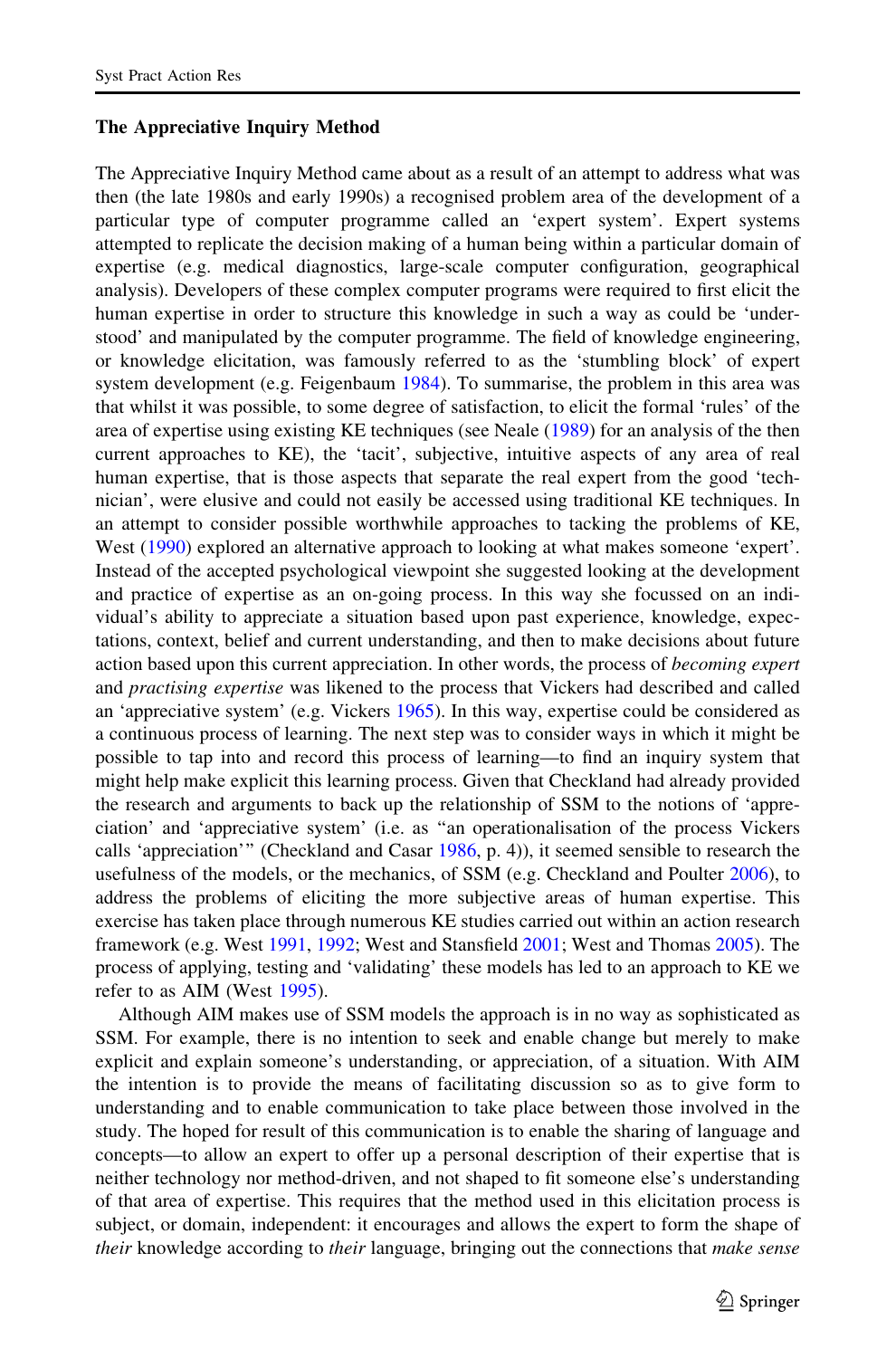to them and not ones that have been created by imposing some structure from outside. An additional problem is that the process of doing this can be difficult since 'experts' rarely have this language and these connections neatly in place: they take time and much effort to establish and experience shows that they are rarely fixed. As soon as ideas are expressed then inspection of these ideas can be made which often promotes re-expression, and so on. In this way expertise is recognised as being dynamic.

Figure 1 illustrates the different phases of the inquiry that might be followed using AIM. Through experience it was learnt that busy experts were usually more receptive to a number of short meetings as opposed to a single ''long haul'' session. A fundamental starting point for AIM is that the models produced should reflect only the expert's understanding and expression of their expertise. By using systems modeling and language it seems possible to provide sufficient detailed descriptions of the domain in a relatively short conversation between expert and analyst to allow the analyst to work on the modeling phases of the approach away from the meeting.



Fig. 1 Overview of AIM (source: West [1995](#page-19-0), Fig. 7.3)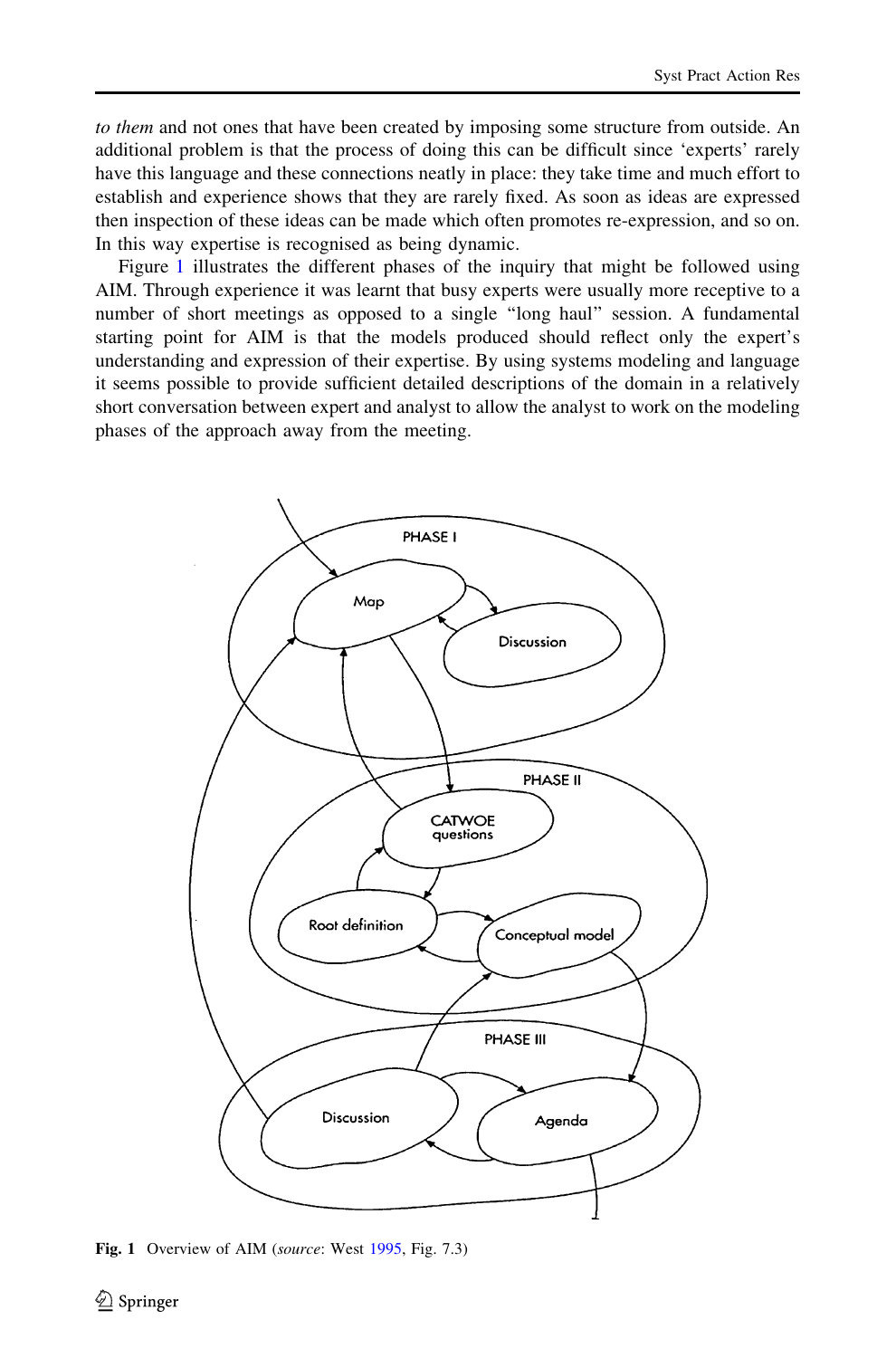At the outset of the study an area for focus needs to be identified and agreed and this in itself can lead to useful debate as the scope of the study is defined. The boundary this scoping imposes, however, should not be seen as set: it may be revisited and redrawn at any time it seems appropriate to do so. Once an area for focus is agreed and named then a diagram we have referred to as a "Systems Map" is used as a way of capturing the discussion about this area.

The objective of Phase II is to explore the elements of the Systems Map in detail. Questions relating to the CATWOE elements of SSM (Smyth and Checkland [1976;](#page-19-0) Bergvall-Kåreborn et al. [2004\)](#page-18-0) are posed by the analyst to encourage the expert to describe the core of each element of the map. In this way, the different parts of the map are considered as purposeful human activities which can then be modeled systemically by means of Root Definitions and Conceptual Models. These models then become the vehicles to support further detailed discussion (the process of Phase III) about the activities they contain. In this way the expert's appreciation of the domain is explored and made explicit. Of course, though exploration, discussion and reflection, the appreciative setting of both expert and analyst can be expected to change.

Over twenty years AIM has been used in different studies with different interpretations and added features depending upon its use. Overall it seems to have shown itself robust enough to offer a useful structure to help bring about discussion and formalise meaning in areas of human endeavour that rely heavily on those more subjective and tacit aspects of expertise. AIM as a process emphasises ''learning about and understanding human expertise through a process of inquiry rather than trying to implement a process that extracts, elicits, acquires or mines human expertise (all popular terminology in the knowledge elicitation literature)'' (West and Thomas [2005](#page-19-0), p.431). Classical Dressage, therefore, with its strong emphasis on an ability to 'feel' (required for its practice) and to explain feeling (required for its teaching), would seem to be a suitable area in which to apply AIM.

#### Classical Equitation—Overview

Classical equitation involves the training and riding of horses according to principles laid down and developed by practitioners and commentators dating back from the time of Xenophon (c. 430–c. 350 BC) to the current day. Over the centuries different individuals and countries have developed their practice according to their interpretation of the notion of 'classical' and to their experimentation which, in itself, may have been influenced by many different factors such as local breeds of horse, political and personal environments, and more recently, the prizes of competition. We might argue that this situation has led to the presence of 'flavours' of classical riding which, although they may differ in their execution, are all, in theory, based upon the same general principles of 'classical equitation' (e.g. Laurioux and Henry [2009](#page-18-0)). At the risk of offending some parts of the existing riding establishments, classical equitation has been defined as the right way to train and ride horses. By right, commentators seem to have meant 'biomechanically correct' and 'psychologically ethical' for the horse (e.g. de Kunffy [1993](#page-18-0); Belasik [1993](#page-18-0)). Classical equitation has been argued to be of benefit for both the horse and rider and at times this has created tensions between those who are involved in riding as a competitive sport and those who feel sport has perhaps encouraged unethical and indefensible breeding, riding and training practices (e.g. Heuschmann [2006;](#page-18-0) Karl [2008](#page-18-0); McLean and McGreevy [2010;](#page-19-0) McGreevy et al. [2010\)](#page-19-0). Such arguments are particularly relevant at the current time on account of media coverage of the controversial practice of 'rollkur', a training technique used primarily by dressage riders and trainers in the competition environment and which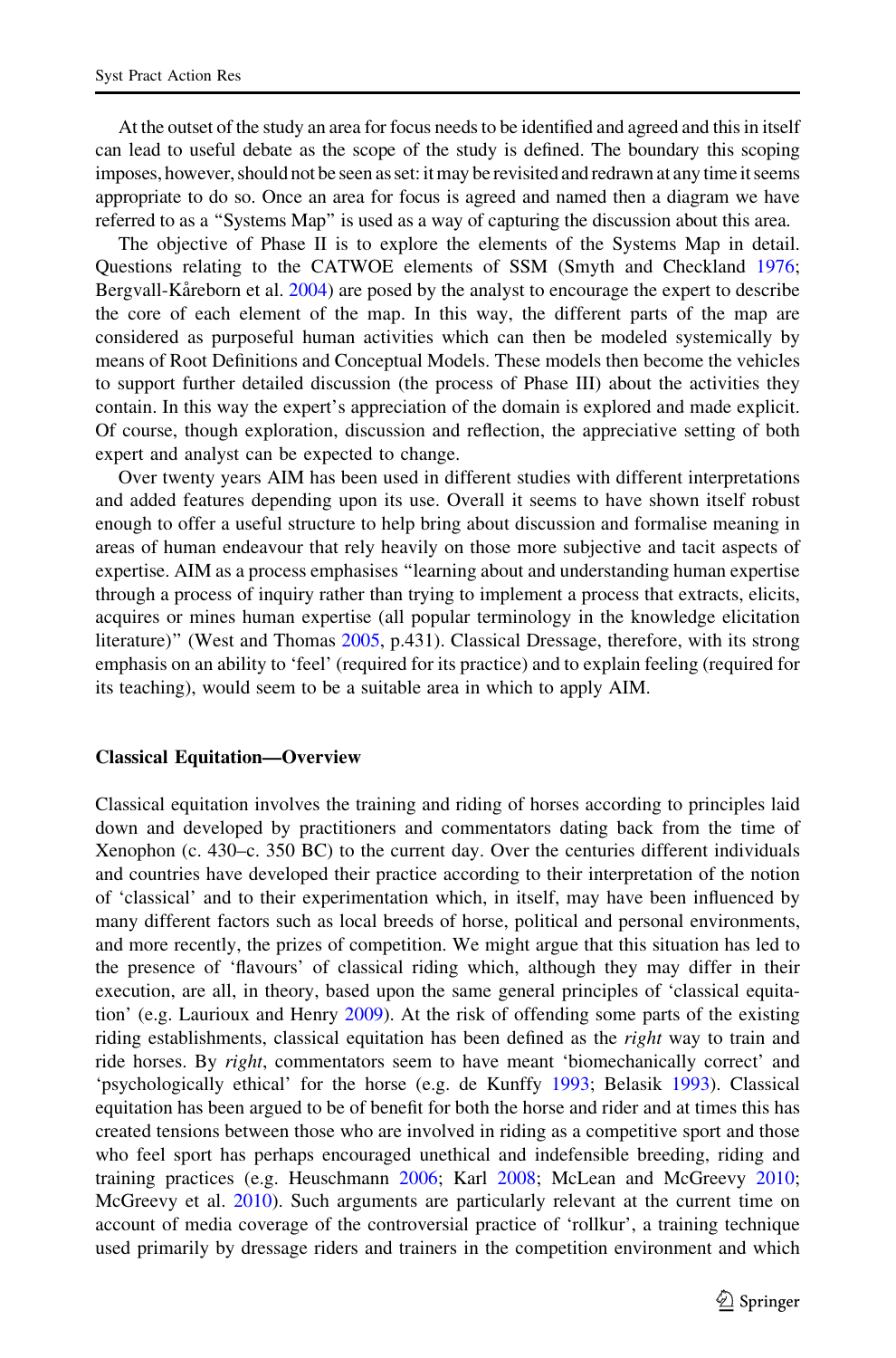has caused heated debate, on-going in some form or another, for close on twenty years (Belasik [1993](#page-18-0); Loch [2010\)](#page-19-0). However, within the classical tradition, arguments about 'right' and 'wrong' methods have been voiced for much longer, one of the most wellknown being the controversy between the supporters of Baucher and the Conte d'Aure in nineteenth century France (Nelson [1992,](#page-19-0) pp. 7–11). Such arguments, rather than being seen as merely causing schisms, can be viewed as valuable opportunities to challenge and promote the thinking and practice of classical riders and commentators.

The classical equitation tradition has often been regarded as 'old fashioned' and irrelevant to the modern equestrian world but it seems to be witnessing a renaissance as some riders and trainers are returning to what has often been referred to as the 'academic' approach to riding. Those choosing to follow the 'classical tradition' understand that riding takes a life-time to learn, there are no 'quick fixes' and the *journey*, as opposed to the end result, is the purpose for engaging in the activity (hence the conflict with competitive riding with its measurement via 'tests' and corresponding scores).

In some parts of Europe, especially those which have not had a preoccupation with hunting, jumping and racing, the classical approach to equitation is particularly strong. The continuation of the use of the horse as a working animal together with a tradition of riding as an art form, seems to have helped maintain this link with the classical tradition (e.g. in France, Spain, Portugal). Portugal has a long history of classical equitation, with King D. Duarte's work of 1438 being one of the earliest treatises we have on classical riding. The country still has a Ministry of Culture-supported School of Equestrian Art, in addition to a military academy, that teaches students according to 'classical' principles. Since the earliest times of classical equitation, the Iberian horse has been one of the most coveted breed of horse for any serious horse-master on account of both his temperament and physique. Consequently, Portugal, like Spain, contains many horse breeders and practitioners of the art of classical equitation and has a long and rich cultural tradition of Classical Dressage that has been passed down through the generations. What takes place today in Portugal seems to have evolved out of several different purposes of riding: from warfare, courtly entertainment, tauromachy and practical animal husbandry (Belasik [1999;](#page-18-0) Cordeiro [2005](#page-18-0)). Researching the field of classical equitation, and in particular, Classical Dressage (the development of horse and rider to fulfil notional ideals of an art form as opposed to fulfilling functional or utilitarian requirements), suggests that much of the Portuguese art of Classical Dressage is embedded in individuals who practise and pass on their art through teaching but who do not necessarily record their knowledge. Consequently, such knowledge appears to be relatively fragile. This paper reports on a study which attempts to elicit, explore and record the context and meaning of the principles of Classical Dressage of an active, current, Portuguese 'classical' rider and trainer.

# Classical Equitation—Existing Recorded Knowledge as Opposed to that Held by the 'Knowledge Guardian'

There are many texts written about classical equitation but few academic articles can be found on the subject. Some texts have been published that attempt to explain the historical development of Classical Dressage (e.g. Loch [1990\)](#page-18-0), and some attempt to compare and contrast different approaches to riding, including an evaluation of the 'classical' approaches of different trainers although this has been in a somewhat superficial manner but entirely appropriate to a non-academic audience (e.g. Wilson [2004](#page-19-0)). Most other texts focus on providing what might be seen as 'instruction manuals' (e.g. Kottas-Heldenberg [2010](#page-18-0)),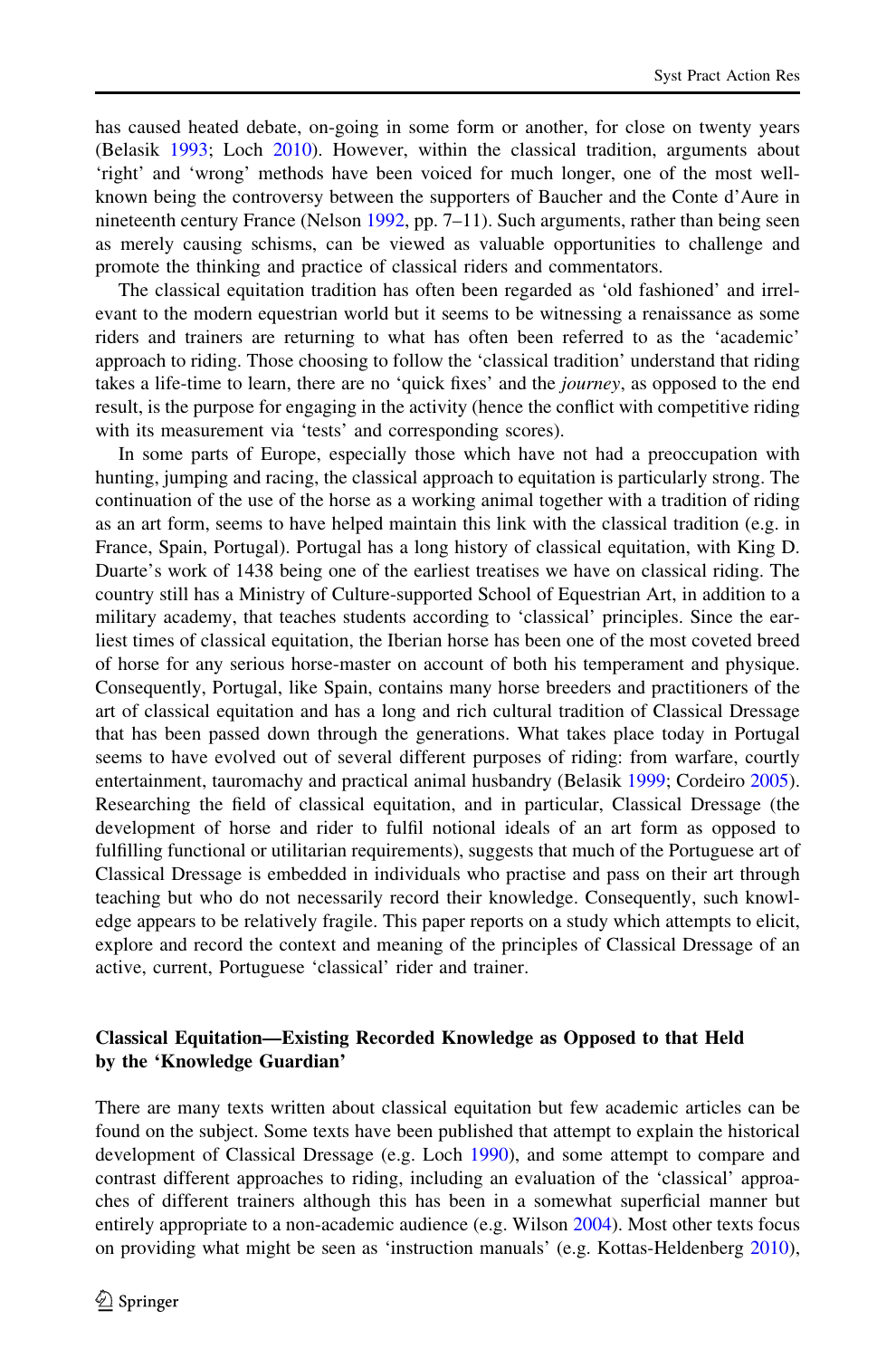individual Classical Equitation 'celebrities'' version of how to practise classical equitation (e.g. de Kunffy [2002\)](#page-18-0), a few offer fascinating insights into personal journeys and some critical reflection of the personal development of their authors (e.g. Belasik [1997;](#page-18-0) Loch [1997;](#page-18-0) Mairinger [1983](#page-19-0)). There are even a couple of texts that seemingly set out to engage the classical equitation community in debate and conflict (e.g. Karl [2008;](#page-18-0) van Schaik [1989\)](#page-19-0)., However, there is little evidence of the type of academic treatment we might expect from other disciplines and few attempts to inspect opinion and to consider its implications and relationships with the opinions of others. One exception is Belasik ([2009\)](#page-18-0) who reports some work undertaken in collaboration with Dr H. Clayton from the McPhail Equine Performance Center at Michigan State University. Their work investigates whether the classical principle of 'collection' can be proved scientifically through the application of computer-based technology (e.g. the use of rein tension sensors, high speed cameras, force plates and analysis software). Some academic papers relating to classical equitation are now appearing in a relatively new field of Equine Science but these focus mainly on applying scientific method to aspects of horse management and equitation. Surveys to gather views of current practice are another developing approach (e.g. Warren-Smith and McGreevy [2008](#page-19-0)) and learning theory seems to be the accepted and popular way of opening widows into under-standing the reasons for practice (e.g. McGreevy [2007](#page-19-0); Goodwin et al. [2009](#page-18-0)).

#### The Collaborators: Their Backgrounds and Interests

The work reported in this paper is the result of collaboration between the two authors. To allow them to be referred to during the paper and to 'speak' from their respective positions they will be referred to by their initials and/or the roles they take in the study (i.e. researcher–collaborator and researcher-practitioner).

The academic researcher–collaborator (DW) has been involved in Information Systems research since 1987. Her interest lies in appreciative inquiry, eliciting human expertise and the consideration and design of technology in order to serve some desired, stated purpose. Alongside this interest is her conviction that those 'inside' situations are the ones who have the best chance to understand their own contexts and, consequently, she is an advocate of responsible participation as a fundamental requirement of any information system design process. Having a clear understanding, or appreciation, of one's context is not a 'given'; it may take considerable work to be in a position to know or express this appreciation. Without expression this appreciation 'stays inside'—valuable but hidden to others and open to misrepresentation through the need to post-rationalise when asked to explain decision making and action arising out of this appreciation.

DW has been interested in classical equitation for more than 10 years and a pupil of D. Francisco de Bragança since 2005. Drawn to the classical approach by a fascination with the theoretical underpinning of the concepts and principles involved as much as by the beauty of a 'classically' trained horse and rider partnership, DW began to understand, through early research in the subject, that classical equitation is not just about riding horses but just as much about the rider themselves, their character, philosophy, judgments and action. These intuitive ideas about what classical equitation concerns itself with (and how it differentiates from riding horses in general) have been substantiated from immersion in the literature, by her investigation into the legacy of old and modern masters of classical equitation (e.g. Baucher (originally published in 1851 but see Nelson [1992](#page-19-0)), Belasik (e.g. [1997](#page-18-0)), Bourgelat (originally published in [1754,](#page-18-0) reprint 2010), Cavendish (originally published in [1743](#page-18-0), reprinted 2000), de Bragança [\(2005\)](#page-18-0), de Kunffy (e.g. [2002](#page-18-0)), de la Guérinière (originally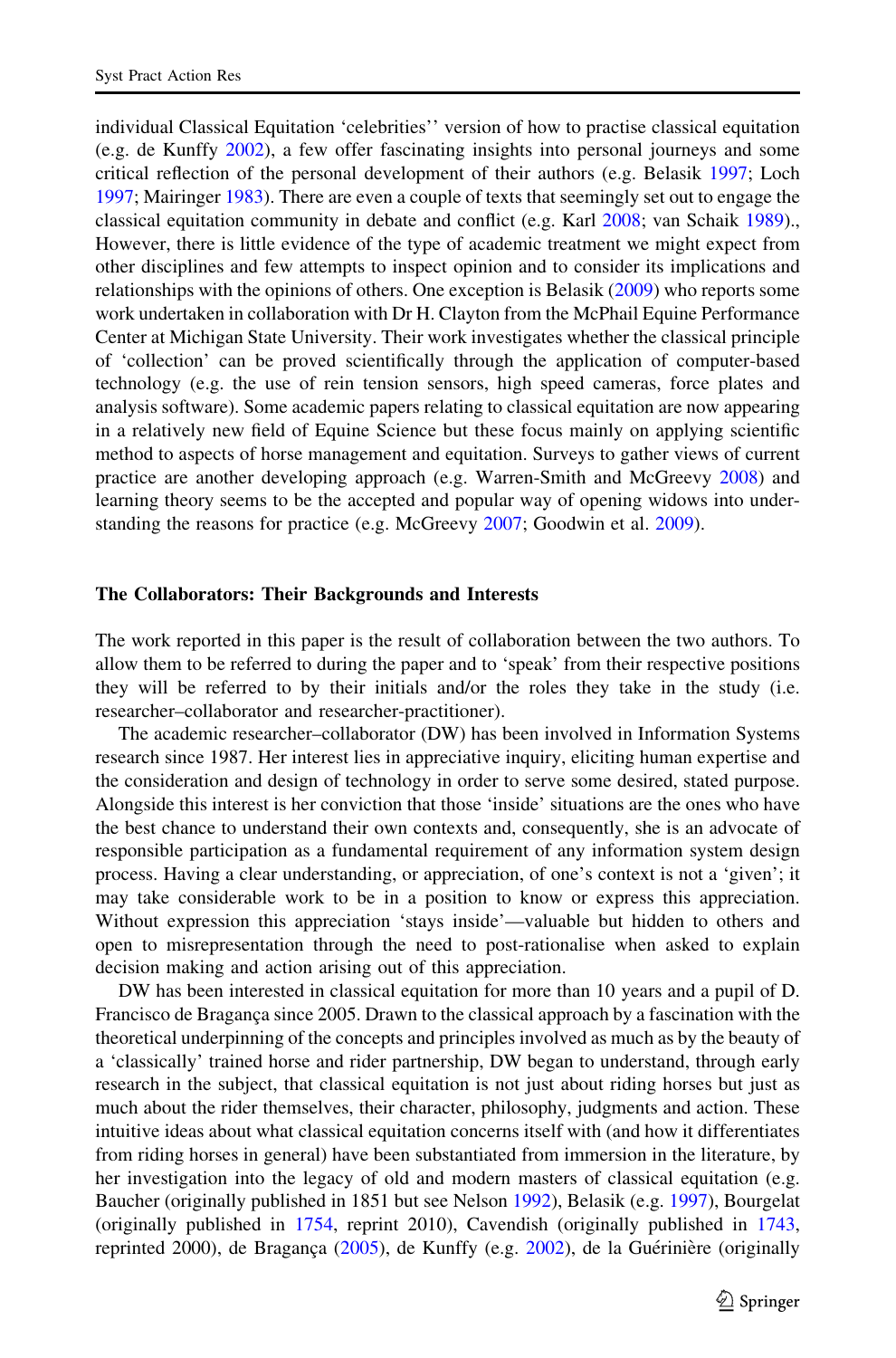published in [1733](#page-18-0) but reprinted 1994), de Pluvinel (originally published in [1626](#page-18-0) but reprinted 1989); Duarte [1438;](#page-18-0) Fillis (originally published in 1902 reprinted in [2005](#page-18-0)), Henriquet (e.g. [2004](#page-18-0)), Kottas-Heldenberg ([2010](#page-18-0)), L'Hotte (originally published in 1905 but see Nelson [1997\)](#page-19-0), Loch (e.g. 2000), Mairinger ([1983\)](#page-19-0), Oliveira (e.g. [1988](#page-19-0)), Pembroke (originally published in [1761,](#page-19-0) reprinted 2010), Podhajsky (e.g. [1991\)](#page-19-0), Racinet [\(2009](#page-19-0)), Seunig, ([1958\)](#page-19-0), Stanier [\(2005](#page-19-0)), van Schaik (1986), von Neindorff ([2009](#page-19-0)), Wynmalen ([1953](#page-19-0)), Zettle ([2007\)](#page-19-0)). DW's interest in Portuguese Classical Dressage came from watching riders in Portugal, and from travelling there to try and learn something of this art.

The practitioner/researcher (FdB) has been practising Classical Dressage, and breeding and schooling Lusitano horses (a type of Iberian horse) for over 30 years. He began riding from the age of 5 under the tutorage of his father D. Carlos de Bragança. From 1974 he lived and worked with Mestre David Ribeiro Telles (Miguelvian [2008\)](#page-19-0), whose family continue to this day to demonstrate classical principles in the bullring. In 1980 he began 3 years of training with the late, great Mestre Nuno Oliveira at Avessada. From 1984 onwards he spent ten years working with the breeder of Lusitano horses, Cunha e Carmo. From 1994 he spent two and a half years as Head Instructor at Quinta de Sanguinheira, returning to his home farm, Quinta do Archino, in 2003. Since this time he has been breeding and training horses as well as teaching riders from all over the world, both on his own schoolmaster horses at home, and in clinics in USA, UK, Germany, France, Switzerland, Sweden, Brazil and Spain. He is passionate about conserving classical principles for the benefit of all horses and riders. He is the nephew of D. Diogo de Bragança (Lafões), VIII Marques de Marialva, acknowledged Portuguese classical riding Mestre and respected author on the subject (de Bragança  $2005$ ,  $2007$ ).

## Process of the Study

The collaboration reported in this study came about as a result of numerous discussions over several years about the meaning, practice and teaching of Classical Dressage. These discussions led to the focused attempt to use AIM to see if we could start to explain and structure FdB's perspective of Classical Dressage. The following discussion will show, hopefully, that as the study progressed, the complexity of the subject, its parts and their relationships, started to unfold. The models to be discussed here were developed around three face-to-face sessions each lasting several hours with much model building and iteration in between the three sessions by the researcher–collaborator. It is difficult to present research of this type in a way which allows the reader to gain a clear understanding of both the process of the research and the lessons that are gained along the way. The shaded sections below represent an attempt to make comments 'aside' as the process of the study unfolds. These comments may take the form of reflections, justifications, or attempts to contextualise the discussion.

#### Session 1: Establishing the Context

The first formal meeting in June 2010 at Quinta do Archino established some difficult and abstract concepts. This was the result of asking questions of FdB that related to the future development of a Root Definition. The process was started by presenting him with a central element to be discussed, namely ''Classical Equitation''. He suggested we change this to 'Classical Dressage' since this is the language and terminology he uses to describe his field of practice. The change was made and all future discussion of the domain researched will now use this term in preference to the term 'classical equitation' used previously.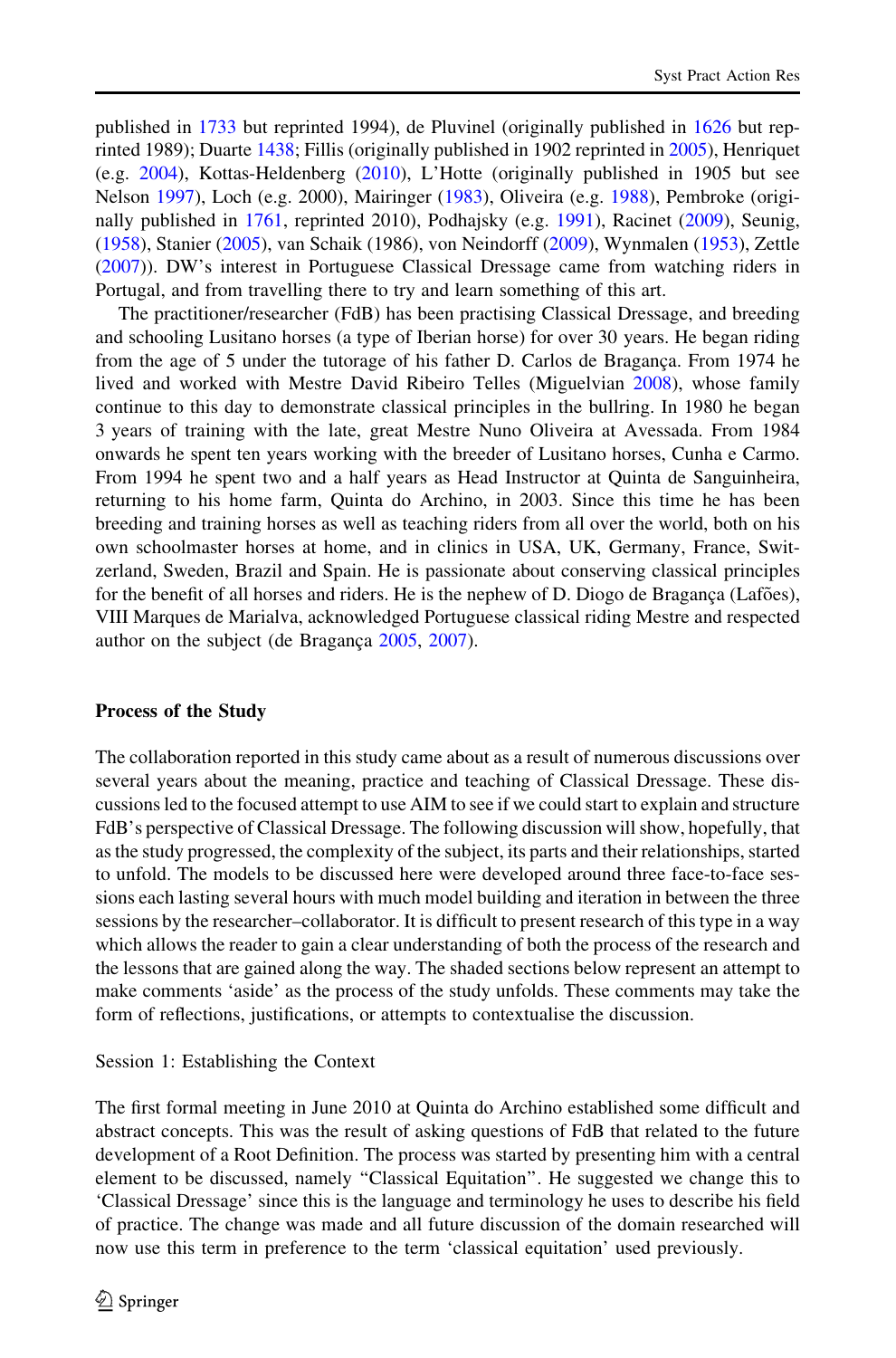Reflection: The discussion that took place regarding the appropriate terminology to be used resulted in the suggestion that Classical Dressage can be considered as a subset of Classical Equitation and is one which places particular interest in the 'art' form of the activity.

FdB spent some time describing his understanding of the development of Classical Dressage in Portugal, explaining how war was the primary motivator for having a wellschooled and manoeuvrable horse: one's life may have depended upon it. However, when there was no longer a necessity for war horses, the emphasis changed towards schooling horses for the sake of 'art'. Then comes the development of riding skill as part of the art of nobility and chivalry—the art that developed into what today we refer to as 'dressage'. Alongside this avenue of development was that of the working horse, the partner in managing the herd and, out of this, the expression of skill and mastery in partnership in the bullring (tauromachy). It seems the boundaries of these three areas are not clear-cut.

Reflection and contextualisation: It would seem to be an oversimplification to talk as if there are three separate development strings—in King Duarte's treatise on horsemanship from the fifteenth century it is clear that he is talking about horsemanship to fulfil different purposes—he talks about the art of riding in all saddles (different saddles were used to help the rider sit to meet different riding requirements depending upon the purpose, whether it be knightly combat (jousting and the games or exhibition of skill to entertain and impress), serious war, or the working of cattle).

FdB then continued to explain the 'movements' associated with Classical Dressage, that is those exercises practised and drilled by the trainer to develop the horse so as to demonstrate his horse's athleticism and obedience and the horseman's prowess and skill. These movements form the basis of many manuals of horsemanship from ancient times to present day and may be seen as the techniques by which the training or 'dressing' of the horse is achieved. These include such things as voltes (riding small well formed circles correctly), shoulder-in, renvers, travers, half-pass, turn-on-the-haunch, pirouette, counter-canter and so on. The language is precise and has been passed down for generations. Then come ideas of collection, and lightness and a whole range of expressions to explain desired outcomes from the training. We get confusing ideas of straightness being the ultimate aim of the dressage master but training for straightness by a seeming fascination with 'bend'.

Context: Discussions about these issues, techniques, and the meaning behind the expressions are endless; they fill many books across the centuries, describing their conception, purpose, development and with different masters interpreting and explaining them to their own pupils. The tools of Classical Dressage are old—there is little new in terms of the tools used—the masters of the past experimented extensively, argued, presented their findings and courted public and royal patronage. Schools and academies, public and private, were founded and disappeared according to political and economic situations, as well as personal circumstances and trends. And this dynamic situation continues to this day. For example, (i) the Portuguese School of Equestrian Art was refounded in 1981 after being disbanded in the late nineteenth century due, in part, to the country's political upheavals; (ii) British interest in Classical Dressage is currently being revived due to the efforts and influences of advocates such as Sylvia Loch and FEI Dressage Judge Stephen Clarke; (iii) the 'home' of Classical Dressage, the Spanish Riding School of Vienna (SRS) is in an interesting position as its current businessoriented directors attempt to grow its commercial practices to counteract large financial deficits of recent years (Gürtler and Klissenbauer  $2011$ ). At the time of writing,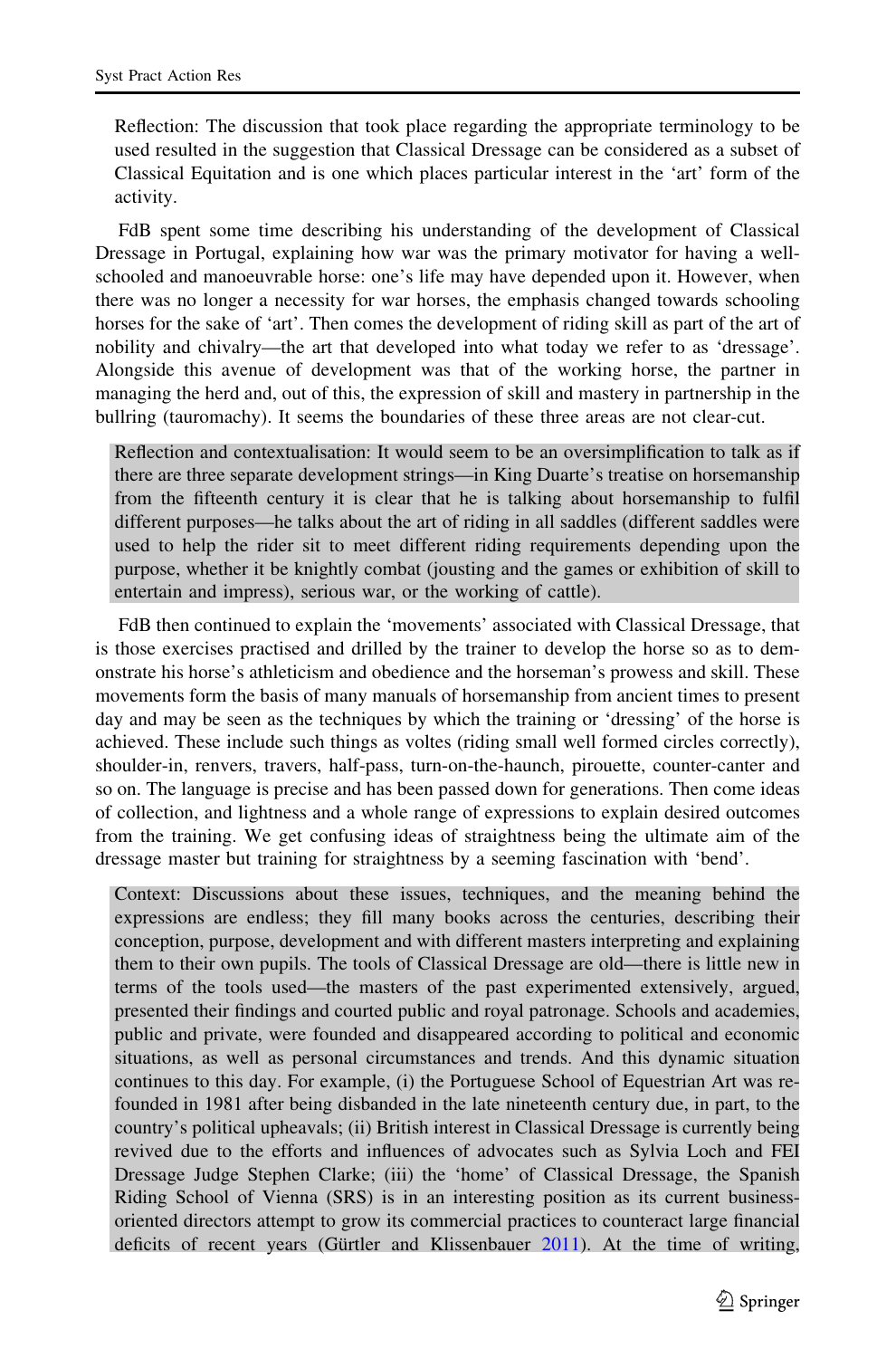supporters of the SRS are being petitioned worldwide via social media networks to fight against the Austrian Government's plans for cuts in funding to the SRS.

Whilst the above discussion of the history and development of ideas and practice was interesting and provided the collaborators with an opportunity to 'settle into the subject', it was not the main purpose of the study. The discussion is included here since it is how our conversation started and it seems useful to provide the reader with some ideas of the complex historical, technical, political and economical context of the subject. However, the purpose of the study was to try and make explicit FdB's personal understanding, appreciation and belief about the purpose of Classical Dressage (i.e. what is it to him, as a practitioner, a teacher and a guardian of the knowledge of the art of Classical Dressage passed down over the centuries?). To try and address these questions the discussion became more abstract as the conversation moved away from historical 'fact' and the practical explanation of technique and method towards an exploration of what underlies, motivates and causes the traditions of the practice to continue.

In previous AIM studies (as described above) it has been usual for a Systems Map to be produced to capture the early discussion and to start structuring the domain. In this instance although DW had intended to use the Systems Map as a means of promoting and recording the discussion, in practice this did not happen. The practitioner–collaborator did not appear to be comfortable with the constraints imposed by the diagram's convention although he did 'doodle' to help illustrate some of the concepts he discussed.

Justification: In a previous study (West and Thomas [2005\)](#page-19-0) the practitioner–collaborator had suggested that the researcher–collaborator should draw the systems map as she spoke. The researcher had agreed to this as she was unfamiliar with the concepts and language being used; the context was unfamiliar and drawing the systems map enabled her to concentrate on the topic and to question the structure thoroughly. In the current study, DW did not attempt to impose the systems map convention on the situation since it seemed to her that this might stifle the richness and flow of the conversation which was already quite difficult on account of the collaborators not sharing a first language.

Session 1: Working Towards a Model of Purposeful Human Activity

DW posed questions, calling upon concepts from systems modelling to structure the conversation. Questions relating to the overall process and purpose of Classical Dressage were introduced into the discussion and an attempt made to record the explanations. Sometimes these explanations were multiple as many different words, terms, expressions, (in different languages), metaphors, actions, were used by FdB to try and explain his view of this world and also by DW to check her understanding: a long process. To offer some background and explanation of the systems process involved, the components of CAT-WOE (the building blocks of a useful Root Definition) were used as the basis for helping to find enough explanations of the 'system' that could be taken to be Classical Dressage. After this face-to-face discussion DW spent considerable time (numerous sessions over a two month period) building these ideas and their expression into a Root Definition. This Root Definition (Root Definition, version 1 below) is offered as a representation of the purposeful activity that FdB engages in when schooling his horses and pupils. It is important to emphasise that the system represented in the Root Definition is notional in the sense that it has been derived out of our collaborative work. As such it represents FdB's attempt to describe his understanding of Classical Dressage as prompted by DW's use of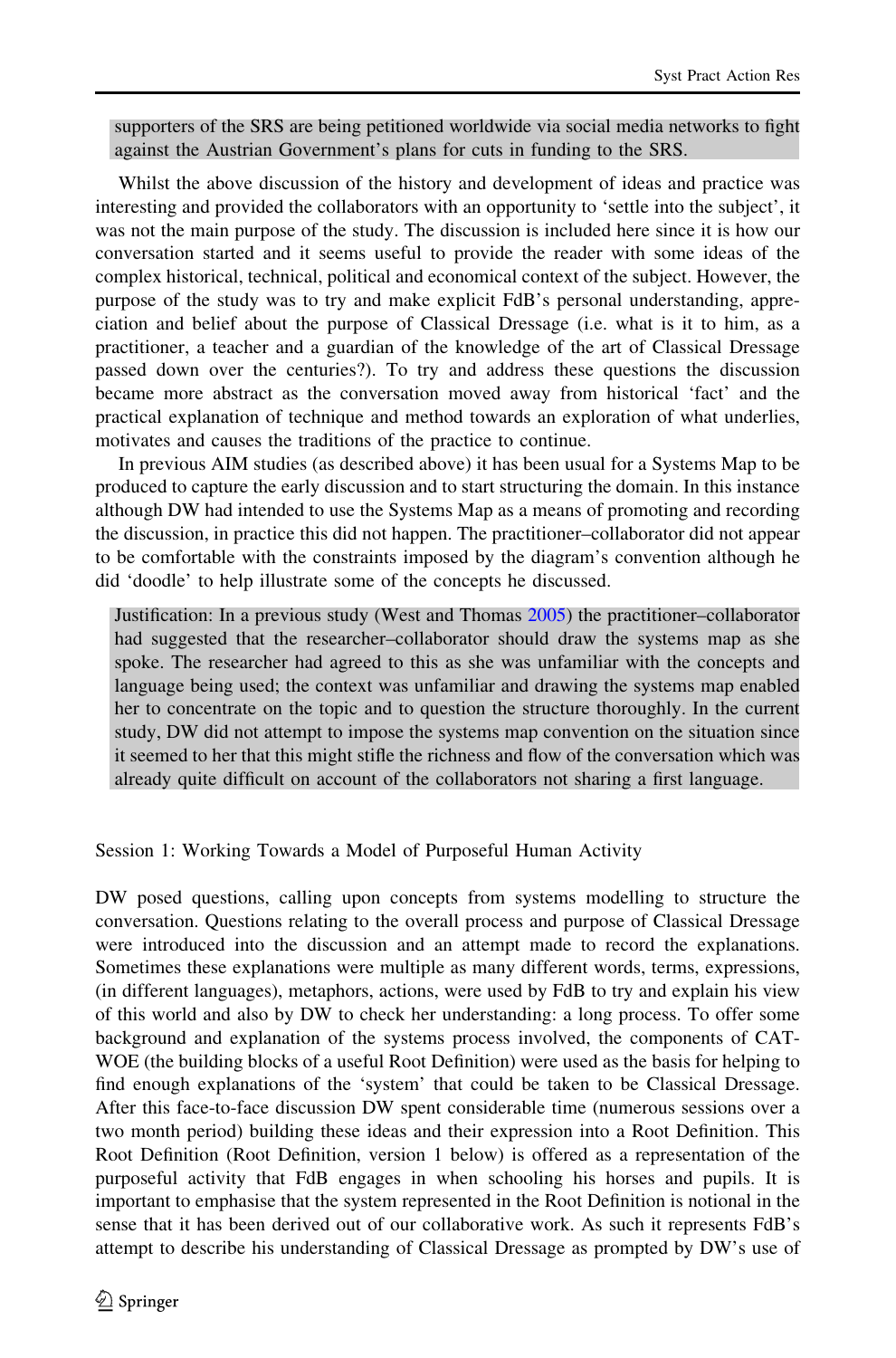AIM. This notional system is also formed by DW's interpretation and re-construction of her understanding, given the modelling medium and the discussion between the two collaborators, at a particular point in time.

The Root Definition derived by DW away from the meeting is presented below: Root definition (version 1)

A rider owned, instigated and directed system to bring about perfect connection in the horse-rider circular relationship through the practice of Classical Dressage. The perfect connections are sought so as to bring enjoyment and the experience of brilliance and harmony to the rider to the extent that the result is like a special, personal secret between the context of the current possible character and philosophy and potential resistances on the part of both horse and rider. The system's activities must not in any way destroy the horse's natural movements.

The Root Definition was then used to model the workings of the notional system specified therein into the form of a Conceptual Model. The Conceptual Model is not reproduced here so as to save space since it was superseded at the next meeting. Again, this modelling was undertaken by DW outside of the meeting.

Session 2: Checking the Root Definition is Representative of Understanding

The Root Definition and corresponding Conceptual Model were taken back to FdB for the next stage of the discussion in August 2010 at Quinta do Archino. DW explained how she had developed the models, the process involved, and how her aim had been to try and capture her interpretation and understanding of FdB's meaning in the previous discussion. Talking through the models revealed an alternative interpretation involving the order of the development of experience. In systems terms this altered the structure of the models and involved rethinking the processes and their relationship—by default it also led to a deeper probing of the transformation brought about by the system and its purpose. Adjustments 'in rough' were made to the original Root Definition and Conceptual Model although the rewritten models, prepared 'in neat' after the second meeting, are presented below (Root Definition version 2 and Fig. [2:](#page-11-0) Conceptual model).

Root Definition (version 2):

A rider owned, instigated and directed system for the purpose of experiencing brilliance by bringing about perfect connections in the horse-rider circular relationship through the practice of Classical Dressage. The experience of 'brilliance' and attainment of harmony brings about enjoyment to the rider to the extent that the result is like a special, personal secret between two parties. The outcome of the system is sought within the context of the current possible philosophy of the rider and the character and potential resistances on the part of both horse and rider. The system's activities must not in any way destroy the horse's natural movement.

Session 2: Using the Conceptual Model to Structure Deeper Discussion

Once the new structure and order had been identified and changes made to the Root Definition and corresponding Conceptual Model (see Fig. [2\)](#page-11-0) the discussion into the parts of the notional system began. As with previous AIM studies, the Conceptual Model was converted into an agenda for the next meeting. Table [1](#page-11-0) below presents the agenda and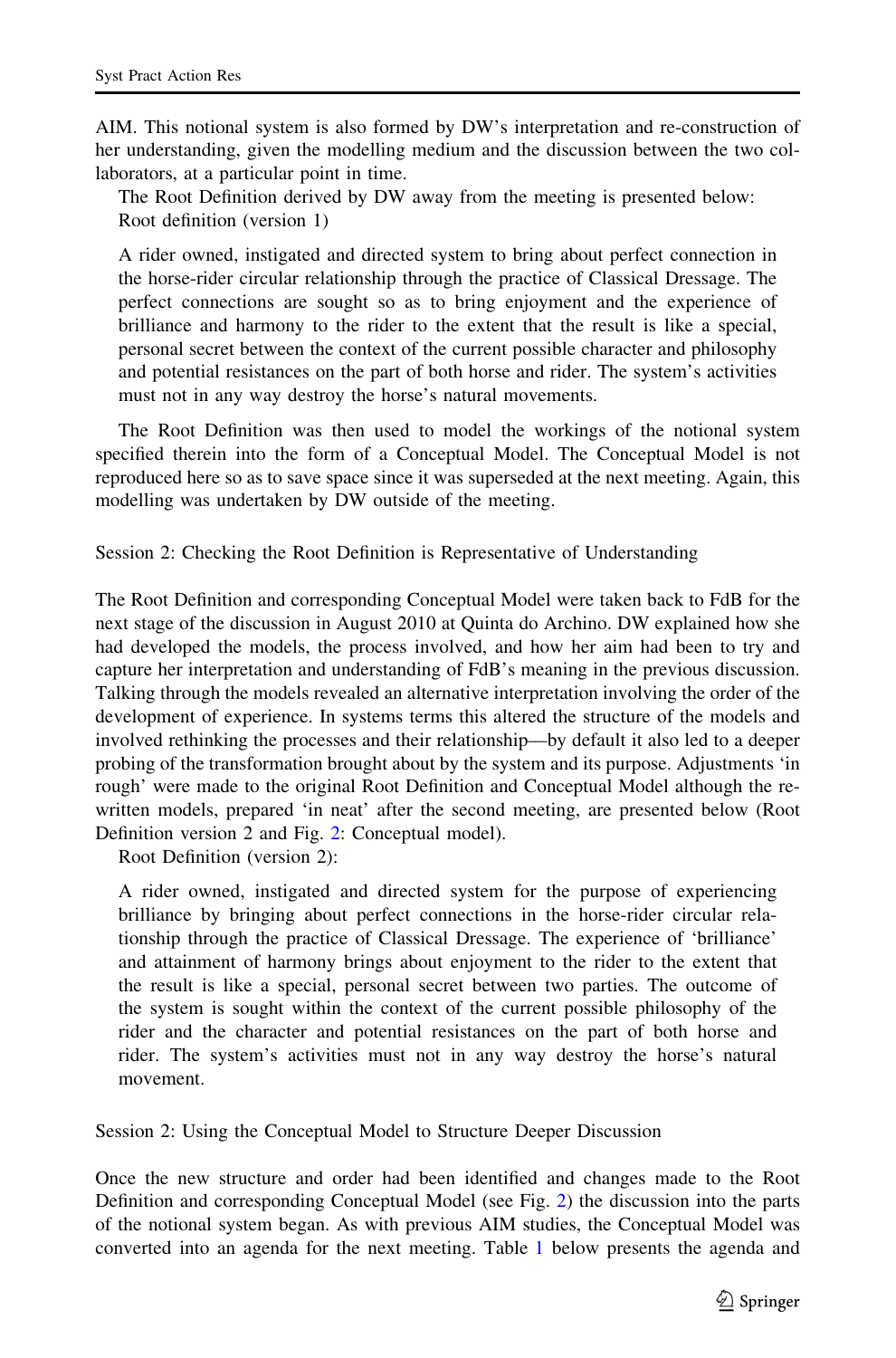<span id="page-11-0"></span>

Fig. 2 Conceptual model (version 2) relating to Root Definition version 2 given above

| Conceptual model activity                                        | Comment                                                                                                                                                                                                                |  |
|------------------------------------------------------------------|------------------------------------------------------------------------------------------------------------------------------------------------------------------------------------------------------------------------|--|
| 1. Understand nature of resistance in<br>horse and rider         | Fight; resistance can come from both horse and rider; horse more<br>sensitive; rider follows horse to begin, then horse follows rider<br>as he begins to understand                                                    |  |
| 2. Avoid and address resistances                                 | Step by step; if you destroy the natural movement of the horse you<br>lose the heart and get a fight                                                                                                                   |  |
| 3. Know what dressage is                                         | Classical—the past is foundation; nothing new in dressage; past<br>gives the future; dressage is an art, millions of details—the more<br>details you have the more you have the heart of dressage                      |  |
| 4. Know what is considered to be.<br>dressage praxis (technique) | Lateral movements: shoulder-in—'mother of dressage', circle,<br>track, volte                                                                                                                                           |  |
|                                                                  | See (Elainevalente 2010)                                                                                                                                                                                               |  |
| 5. Ask questions of rider's philosophy                           | The more questions posed in practice ( <i>i.e.</i> facing difficulties to be<br>overcome) that the rider can answer for himself—is challenging<br>rider to develop philosophy—approach to riding/life                  |  |
| 6. Answer questions about rider's<br>philosophy                  | Personal, experiment, try to overcome problems faced in riding<br>practice; learn through trying out different possibilities by<br>making mistakes; learn how to tackle difficulties next time, on<br>different horses |  |
|                                                                  | Philosophy is important to harmony; knowledge of oneself is very<br>important                                                                                                                                          |  |

Table 1 Table recording discussion surrounding the elements of the conceptual model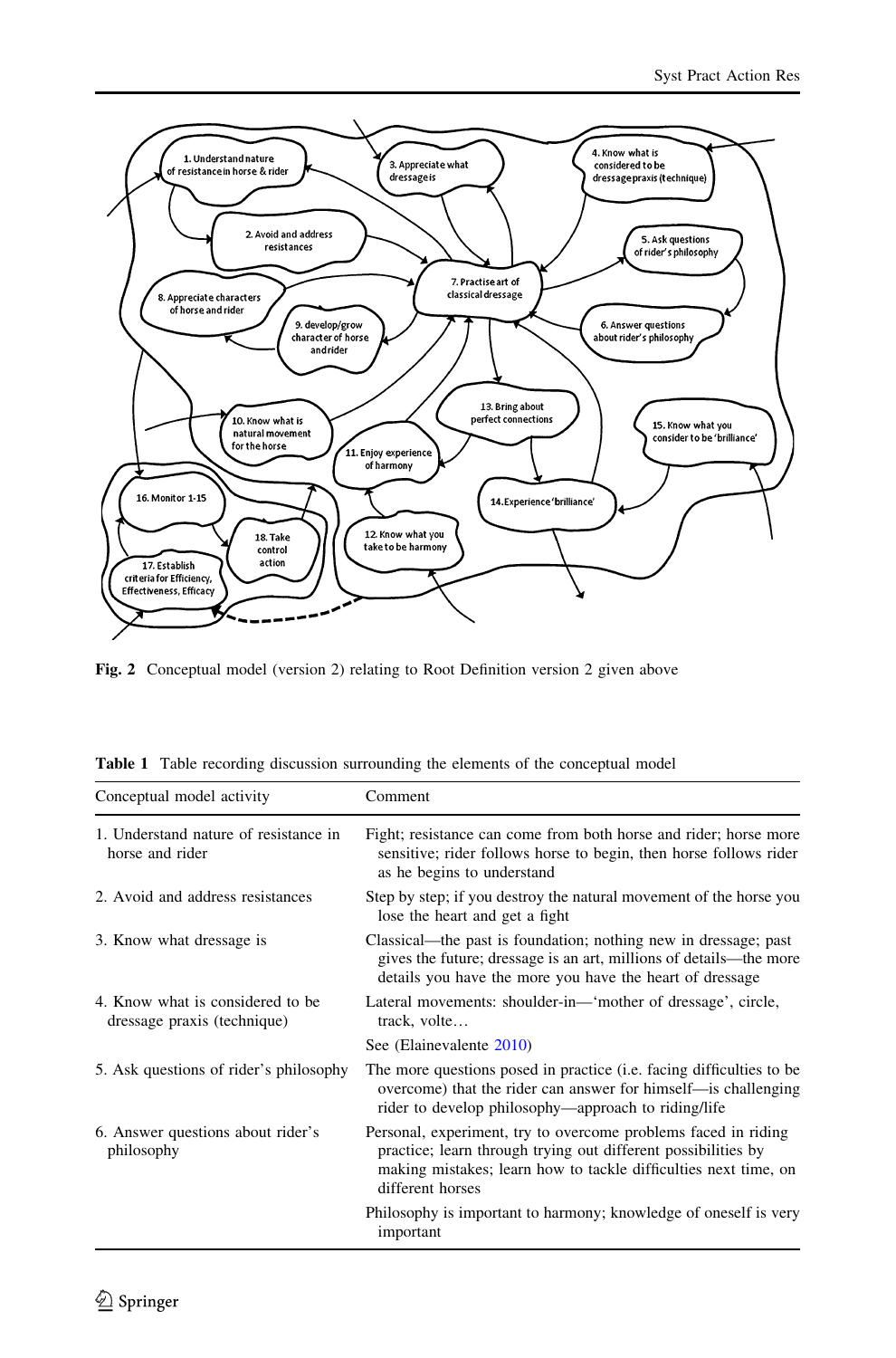|  | <b>Table 1</b> continued |
|--|--------------------------|
|  |                          |

| Conceptual model activity                                         | Comment                                                                                                                                                                                                                                                                                                                                                  |
|-------------------------------------------------------------------|----------------------------------------------------------------------------------------------------------------------------------------------------------------------------------------------------------------------------------------------------------------------------------------------------------------------------------------------------------|
| 7. Practise art of Classical Dressage                             | No 7 'practice art of Classical Dressage'—important link between<br>horse and rider—this is where the circular relationship meets/<br>joins. But nature of link is active for rider and passive for horse?<br>What is meant by 'practice'—engage in? Decision-making by<br>rider. 'Follow together'?                                                     |
| 8. Appreciate characters of horse and<br>rider                    | Character of animal = more constant; character of $man = less$<br>constant because intelligent                                                                                                                                                                                                                                                           |
|                                                                   | Character $=$ personality—knowing me and myself, myself and<br>me, to know oneself—very important part of harmony                                                                                                                                                                                                                                        |
| 9. Develop/grow character of horse<br>and rider                   | Can teach a horse 'character'; teacher needs to understand<br>student's philosophy, character, and feeling. Mental, fresh, cool-<br>headed, humble (relationship with horse and people - not<br>subservient; accept lots of ideas and pick out what you think is<br>best), kind, generous, 'ensemble', la tête fraîche, gentile, 'faire la<br>selection' |
| 10. Know what is natural movement<br>for the horse                | 'Natural' comes from where there is no resistance; watch how<br>horse moves at liberty; when rider puts horse in correct position<br>and the natural movement can happen                                                                                                                                                                                 |
| 11. Enjoy experience of harmony                                   | "pas-de-deux"                                                                                                                                                                                                                                                                                                                                            |
| 12. Know what you take to be<br>harmony                           | $\text{Harmony} = \text{character}$ and philosophy of horse and rider—brings<br>about perfect connection; harmony comes about when you finish<br>making mistakes                                                                                                                                                                                         |
|                                                                   | No posture—no harmony; soft movement; secret between 2—<br>horse and rider                                                                                                                                                                                                                                                                               |
| 13. Bring about perfect connections                               | Between horse and rider, rider and horse; When you get moments<br>of 'following together' then you achieve 'perfect connections'<br>and then you experience brilliance and harmony; 'Follow<br>together, not follow behind'; like when dancing the tango                                                                                                 |
| 14. Experience brilliance                                         | Music for horse and rider, pleasure                                                                                                                                                                                                                                                                                                                      |
| 15. Know what you consider to be<br>brilliance                    | Some kind of benchmark that you use as inspiration; motivation,<br>e.g. See Fxbigo (2009)                                                                                                                                                                                                                                                                |
|                                                                   | Compare rider with the 'master'—this is really the ultimate aim,<br>harmony $\rightarrow$ perfect $\rightarrow$ brilliance. With feeling and<br>understanding. The best always moves away from you; man<br>never realizes (achieves) the end of things                                                                                                   |
| 16. Monitor 1-15                                                  | Rely on feeling to show if not meeting good level; horses give<br>feedback—they tell if something is good or not so good                                                                                                                                                                                                                                 |
| 17. Establish criteria for Efficiency,<br>Effectiveness, Efficacy | Difficult—the systems activities are constantly changing. But<br>criteria are constant-depend upon one's notions of what<br>constitutes: harmony, perfection, brilliance.                                                                                                                                                                                |
| 18. Take control action                                           | Rider thinks maybe horse can give more; try to change bad for<br>good but when you think horse is available for change, then you<br>cross the next step—so it is important to see the change is<br>possible out of harmony                                                                                                                               |
|                                                                   | Millions of mistakes, learn from these to go forward. More<br>practice, more feelings, more mistakes, change                                                                                                                                                                                                                                             |

FdB's comments and explanations of the different areas covered relating to the Conceptual Model and Root Definition. The 'comments' are DW's record of the discussion using FdB's language and examples wherever possible.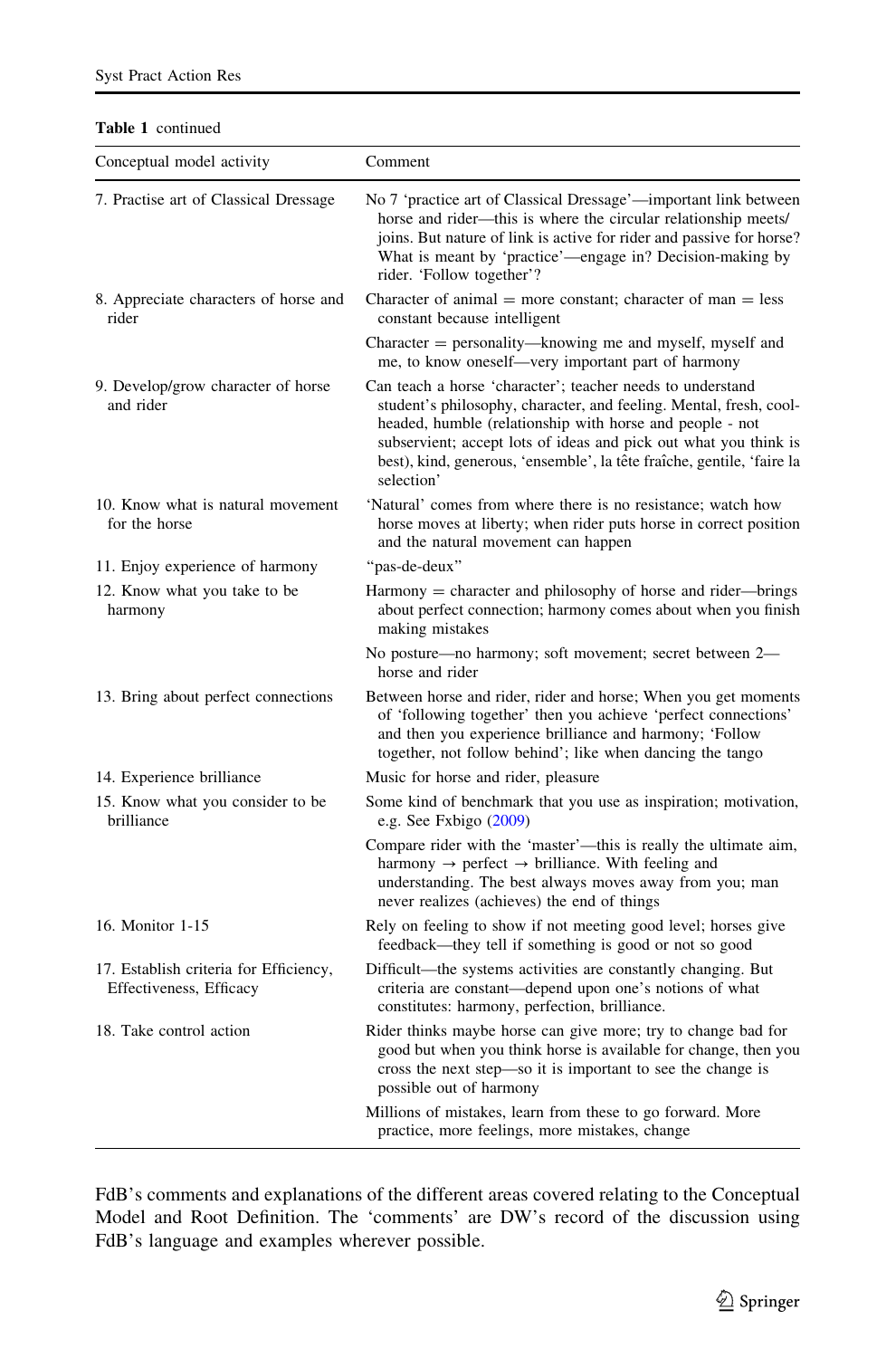## Session 3: Checking and Validating Interpretation

The third session took place at Quinta do Archino in June 2011. The purpose of the session was to check DWs interpretation and review the lessons reported below. The discussion resulted in some additional comments being added to Table [1](#page-11-0) as the validation process highlighted some gaps and provided additional explanation.

# Interpretation and Learning

## About Classical Dressage

After the second meeting DW reflected on the discussion of the Conceptual Model activities and it seemed that looking at some of the 'links' in the process modeled could help to explain some of the most important aspects of Classical Dressage. The following discussion relating to these links of activity are DW's attempt to draw out fundamental aspects of the knowledge guardian's perspective.

Links between activities 11, 13, 14, 1, 2 and 7: after the second session DW considered the altered Root Definition, trying to make sense of the difference between the first and second expressions of purpose and the associated implications. With reflection and further discussion with FdB it appears that the change reflects an important defense of the notion of purpose: the systems inquiry process would seem to have helped focus upon and pinpoint the very heart of the matter. The link between 14 and 7 is necessary to explain the continued motivation to engage in Classical Dressage. Figure 3 highlights the three main components of the system, namely, the idea of experiencing: (i) perfect connections (ii) harmony and (iii) brilliance, and their relationship to each other. It also explains how, as these areas improve, then the constraints, the resistances expressed and exercised by horse and rider, are alleviated.

Links between activities 1, 2 and 7: the concept of 'resistance' here should be taken in the widest sense. It can be a mental or physical barrier to action due to inflexibility (of mind or body). As practice becomes easier and more relaxed then 'resistances' become less. As soon as there is a relaxation then more can be achieved, often with less effort than



allows greater possibility for

Fig. 3 Diagram to explain the link between perfect connections, brilliance and harmony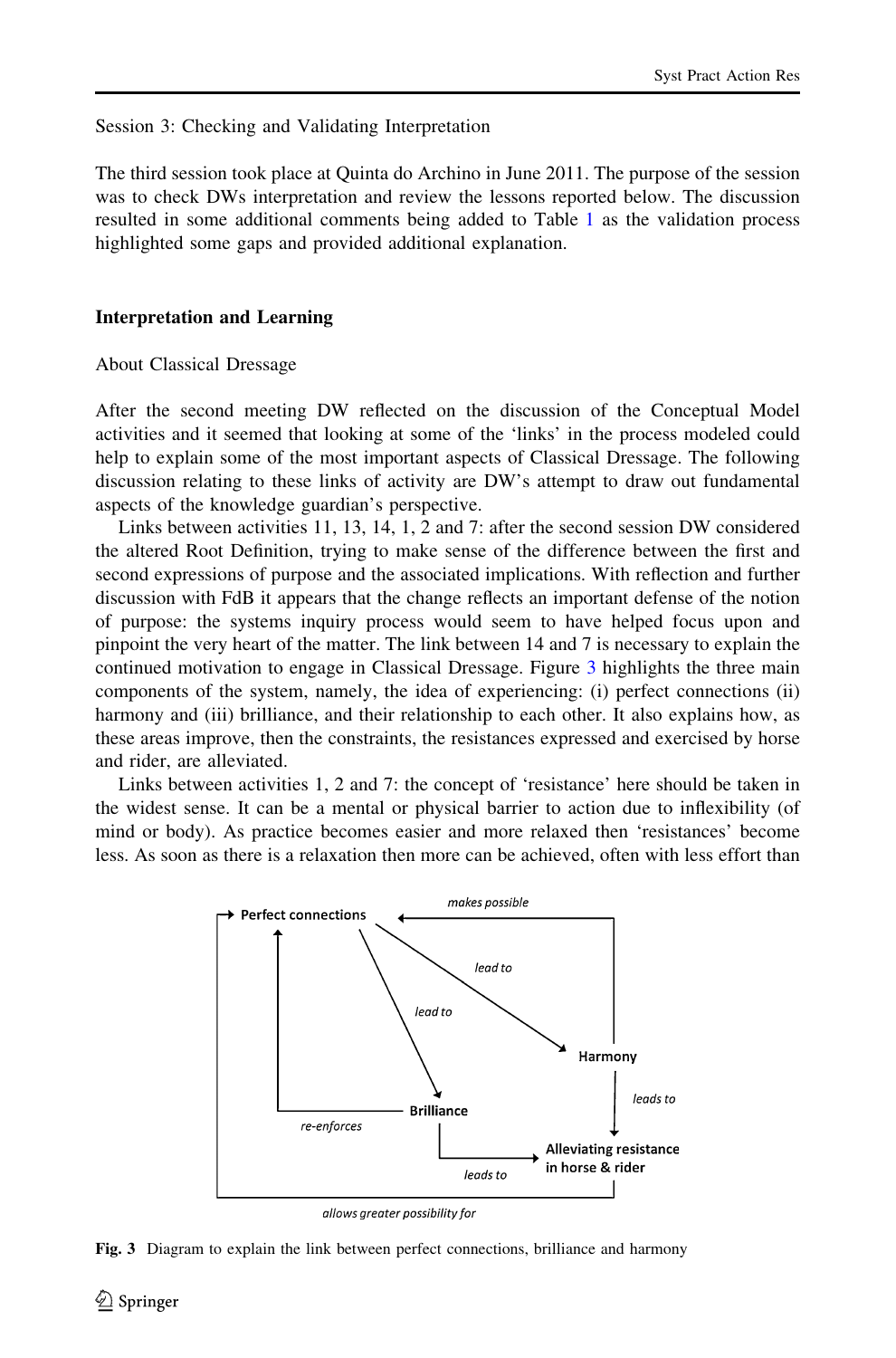was being spent previously which in itself caused resistance (e.g. through tension, use of force, desire to succeed, nervousness).

Links between activities 7, 9 and 8: the discipline and need for active listening on the part of the rider helps train and form the character of the rider. This is closely linked with the 'philosophy developing' loop in that it develops patience, quietness, also boldness, courage and caution - all aspects that will be drawn into play and question in Classical Dressage. Recognizing these characteristics and being able to 'grow' them beneficially is a significant part of the learning system and the development of reflective practice.

Links between activities 7, 5 and 6: this is the big personal journey; these connected activities emphasise how we might start with a particular outlook on life, namely, how we see the world, how we frame it and make sense of it. This represents our ontology and epistemology at any one point in time. The cycle here indicates the role of Classical Dressage in challenging ourselves, taking us further in questioning our own attitudes, reactions and our ability to react and learn: to adapt according to what we think and feel.

Link from the operational system to activity 17: this dotted arrow emphasizes that FdB constantly reassesses his own performance given his own critical evaluation of his practice and experience; his criteria for judging his success are generated by him as a result of his synthesis of theory and practice.

Links between activities 3 and 7: the link from 3 to 7 and back to 3 helps to explain the learning expressed by the rider/trainer who may start practicing Classical Dressage with a basic understanding and then, as a result of all the different processes, learns their way forward to a better, richer appreciation of the meaning of dressage.

#### About Language

An important issue in this study was the problem and excitement of language. FdB speaks English well and Portuguese and French as a natural speaker. DW speaks English and gets by reading French as long as it concerns Classical Dressage, with its specific vocabulary. The negotiation required to transmit meaning was not simple. Sometimes French proved to be far more appropriate a vehicle to capture meaning. This may not translate too well to the reader since they are unlikely to be aware of the connotations of the terminology. Much of the language we use today in dressage is derived from the French and so the language fits the subject. There are often no direct translations from the French to the English. For example we talk about 'breaking' a horse, a fairly brutal image of the process of accustoming a horse to being ridden. This terminology also has connotations of a fight that is relatively short and brusque, about domination and a once-and-for-all process. Alternatively, we talk about 'schooling' but once again this can have connotations of a rather oppressive nature. By comparison the French talk about 'de´bourrage' which is the progressive schooling and education, or 'bringing up', of the horse, both mentally and physically, which takes places over a fairly long time—years as opposed to days, weeks, or months. The word 'dressage' comes from the idea of 'dressing' the horse. This has connotations of 'civilizing', introducing more 'clothing', careful preparation and a much longer time frame within which the horse learns to be the adult, valued, individual member of the horse/rider partnership. The difference implied by the two different languages appears enormous at times and could be seen to represent the different ways in which the study and practice of horsemanship has progressed in various parts of Europe.

The French word 'écuyer' is another example of a problem of language. We do not have a clear and direct translation in English: 'rider' is not appropriate since it tends to be used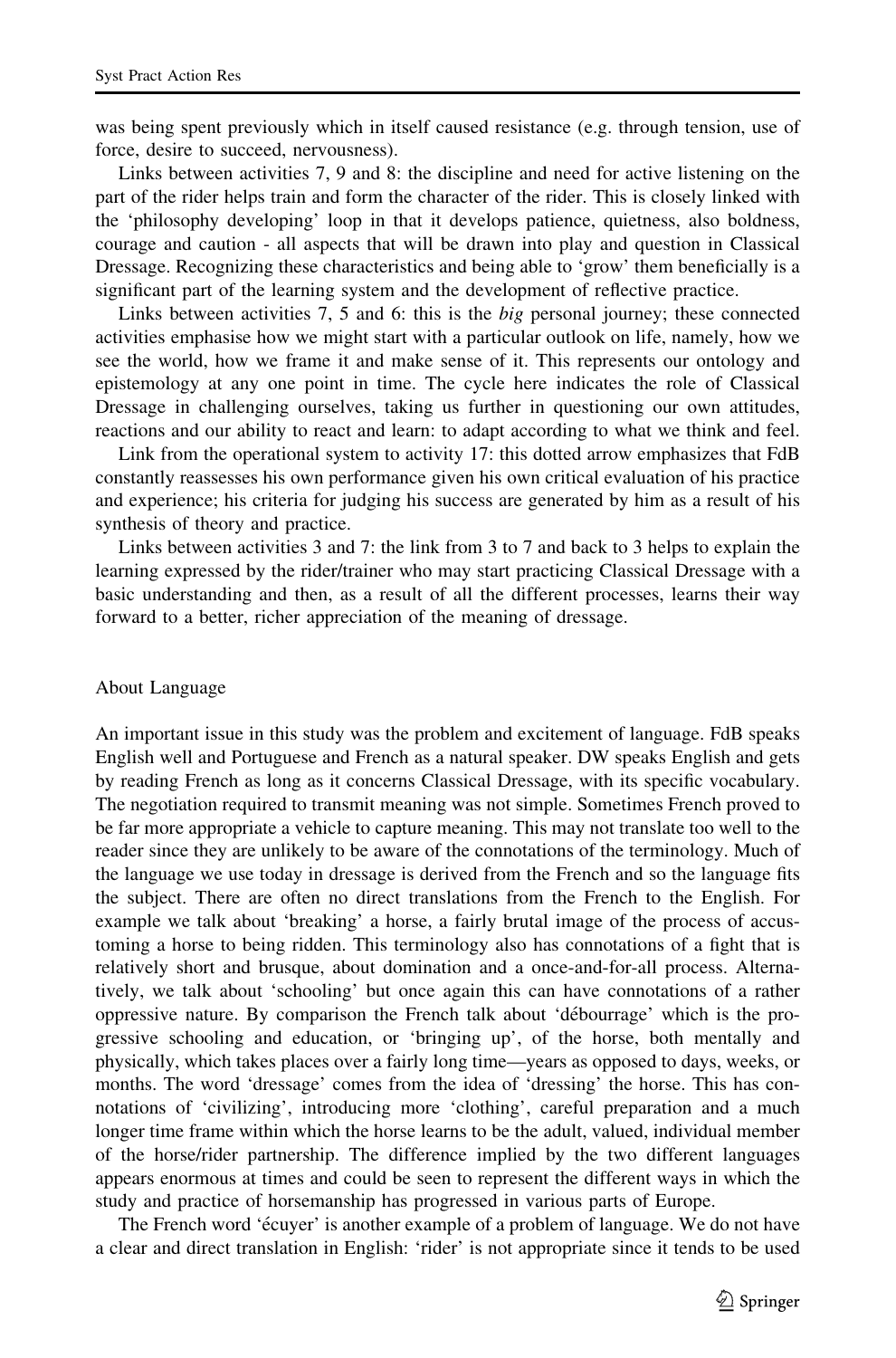to refer to anyone who can sit on a horse. By comparison, 'écuyer' is a master horseman: a thinking rider.

An important lesson is that the outcome of our study to date is set within the confines of our language and our attempts to find ways to convey meaning. Sometimes because of this the expression may seem a little clumsy but this clumsiness has not been 'cleaned up' for academic publication. This difficulty with expression is part of our story; the expression of our understanding may improve as our appreciation of each part of the whole develops. However, it may be that as we struggle less to communicate and understand each other we begin to assume a shared meaning and, therefore, fail to question our understanding and interpretation. In this study, struggling to understand the language used seems to have played an important part in gaining a deeper appreciation of the subject being explored.

# For the Researcher–Collaborator (DW)

For the researcher–collaborator an important output of the study is an increased understanding of one knowledge guardian's appreciative setting regarding Classical Dressage. However, the main task for the researcher–collaborator was that of facilitating the elicitation process, making sense of what had been said and interpreting the outcome of the discussion. The researcher–collaborator recognised that her prior understanding of the topic may have interpreted, distorted or created connections and explanations which served to put words into the mouth of the practitioner–collaborator (FdB). At times she found herself following a path and asking questions in areas barely touched on in the previous discussions. At such times she was able to stop and redirect the elicitation process according to the structure of AIM. Her interest in reflective practice has surely influenced the way in which she interprets and presents the story above, as has her reading about Classical Dressage and her following of the journeys of other researchers and students of the art of Classical Dressage. When trying to develop the Root Definition and Conceptual Model it was difficult to keep using the practitioner-collaborator's ideas and words and it was not long before she was drawing a Root Definition and corresponding Conceptual Model that was not about 'perfect connections' but about 'reflective practice'. This is a clear example of how she was working with her own thoughts and preoccupations and mixing these with the practitioner-collaborator's ideas: her interpretations and questions were becoming overpowering. On recognizing this she was able to stop and refocus on the words FdB had used and she had recorded. However, the new insights about reflective practice that the modeling exercise gave her have been recorded elsewhere and are considered as a valuable by-product of the study; they serve as a practical example of how her appreciation of Classical Dressage developed during the study.

# For the Practitioner–Collaborator (FdB)

For the practitioner–collaborator an important output of the study has been the inspection of his own appreciation of the subject and an exploration of the way in which this personal, embedded knowledge may be made explicit to aid in its transfer to students. The motivation for collaboration has been the interest in the process itself (to see if we could describe the parts of the complex whole) and the desire to explain and pass on his knowledge and passion about Classical Dressage. By making these ideas, beliefs, and practices explicit they become available for challenging, re-thinking, and arguing. As such it is recognised that it is generous of any expert to agree to make these very personal thoughts and beliefs explicit and thereby set themselves open to attack, challenge or worry about the professional implications (i.e. the concern that ''if you tell what you do, others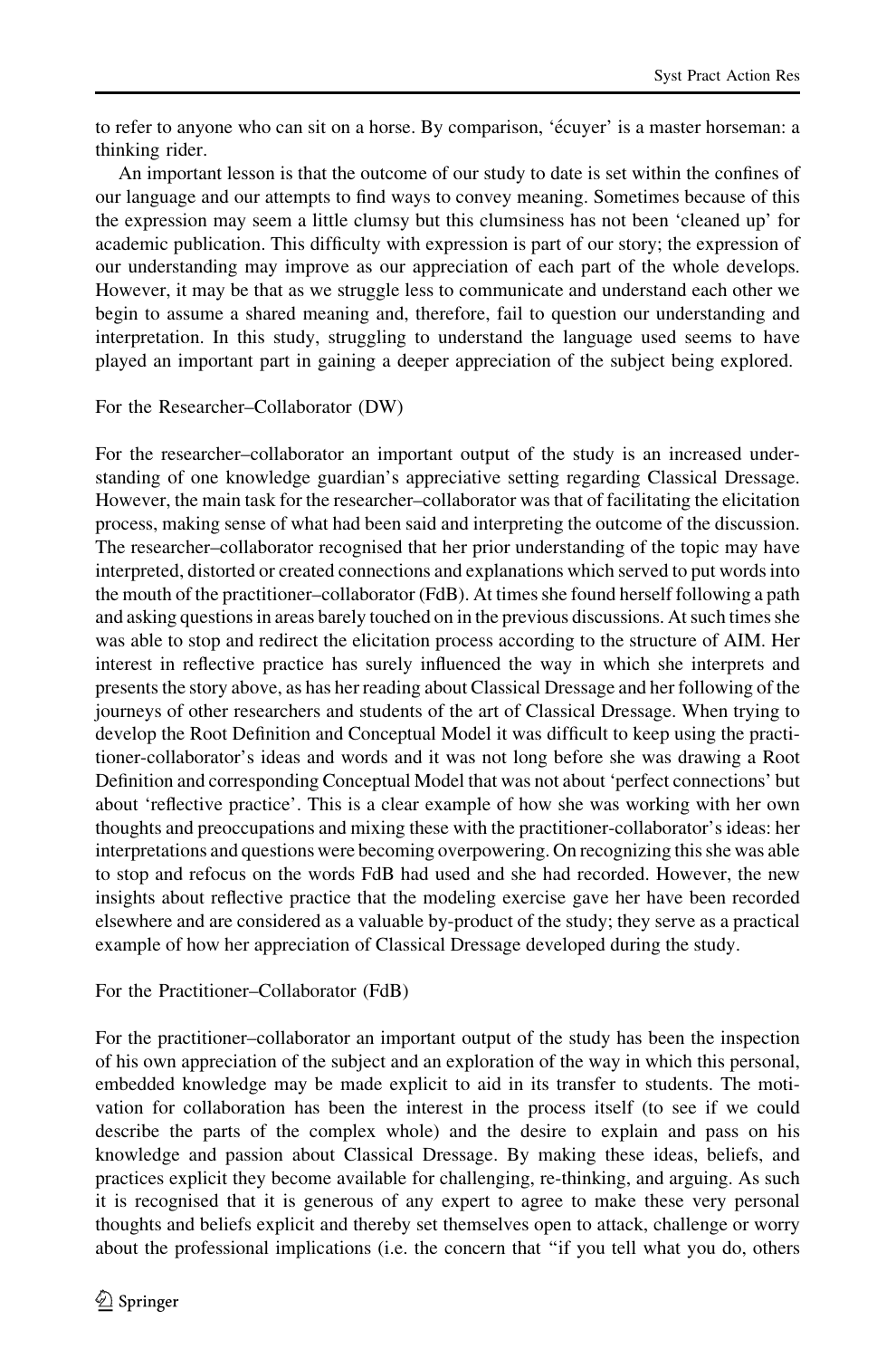disagree''). This is not the purpose here and it is hoped that those reading this will take this in the spirit in which is it meant—the presentation of these personal beliefs are to try and record the current state of the art in practice by this one person, not to lay down rules, to express a personal method or to criticise others. There is a recognition that personal knowledge and expertise builds upon the teachings of others by the acts of interpretation, experimentation and finding out for oneself. This work does not represent the presentation of a 'new method' for commercial exploitation, but a generous sharing of valuable knowledge which is being built up during a lifetime.

# About AIM

At the outset of the study the researcher–collaborator was concerned that the approach would either be too restrictive or that its reliance on language as its modeling medium would make this study (with no shared first language) impossible. The usual concerns about how much control over the study it would either allow or force the researcher– collaborator to take were interesting. Once into the study, the systems models provided a valuable and defensible structure to open up the topic for debate and probe meaning and understanding in a way which would have been hard to achieve without the domainindependent inquiry method. The exercise has allowed us to communicate in detail about a subject that is difficult to discuss because of the language, the subjective nature of the topic and complex web of interrelationships involved. Certainly, the discussion could have taken place without AIM but it would have been very difficult to hold it together and to offer the level of detailed analysis and discussion we have illustrated here (i.e. it has allowed us to identify, consider and reflect upon the nature and implications of the relationships between 'perfect connections', 'brilliance' and 'harmony').

The study highlights one particular component of AIM, used with good effect in most other AIM studies, that seemed to be inappropriate in this case. The Systems Map, has always been the most easily used part of the approach in previous studies (i.e. West and Stansfield [1999;](#page-19-0) Stansfield et al. [2009\)](#page-19-0) and there has been a danger that users of AIM have 'backed off' from using the more complex but probing modelling that Root Definitions and Conceptual Models provide in favour of merely using the Systems Map. In this particular study the Systems Map proved to be an inappropriate vehicle for documenting the expert's thoughts. It may be that this was due to the issue of language: perhaps the practitioner– collaborator was uncomfortable communicating 'in writing' in a language which he used mainly in a spoken form when teaching. On reflection there may have been another contributing factor, namely that the researcher–collaborator knew enough about the subject area (from her own studies and from working with the practitioner–collaborator for 6 years) to be comfortable to 'jump' to the next phase of AIM. Experience from the study suggests it can be difficult to work with the type of structuring that the conventions of the Systems Map impose for very practical reasons (i.e. language). This study seems to show that as the researcher–collaborator gains in experience and confidence in the overall process, it matters less if the elicitation process omits the Systems Map. The key thing is for the discussion at this early stage to be sufficient to support the structured systems investigation that follows and the researcher–collaborator should be able to facilitate this process in any suitable manner. However, the absence of a Systems Map meant that away from the session the researcher–collaborator had less structured material to work with and, therefore, needed to rely on her notes taken during the session and her memory of the discussion. This is an area where memory, previous knowledge and knowledge/understanding that was emerging as a result of the current study became difficult to separate.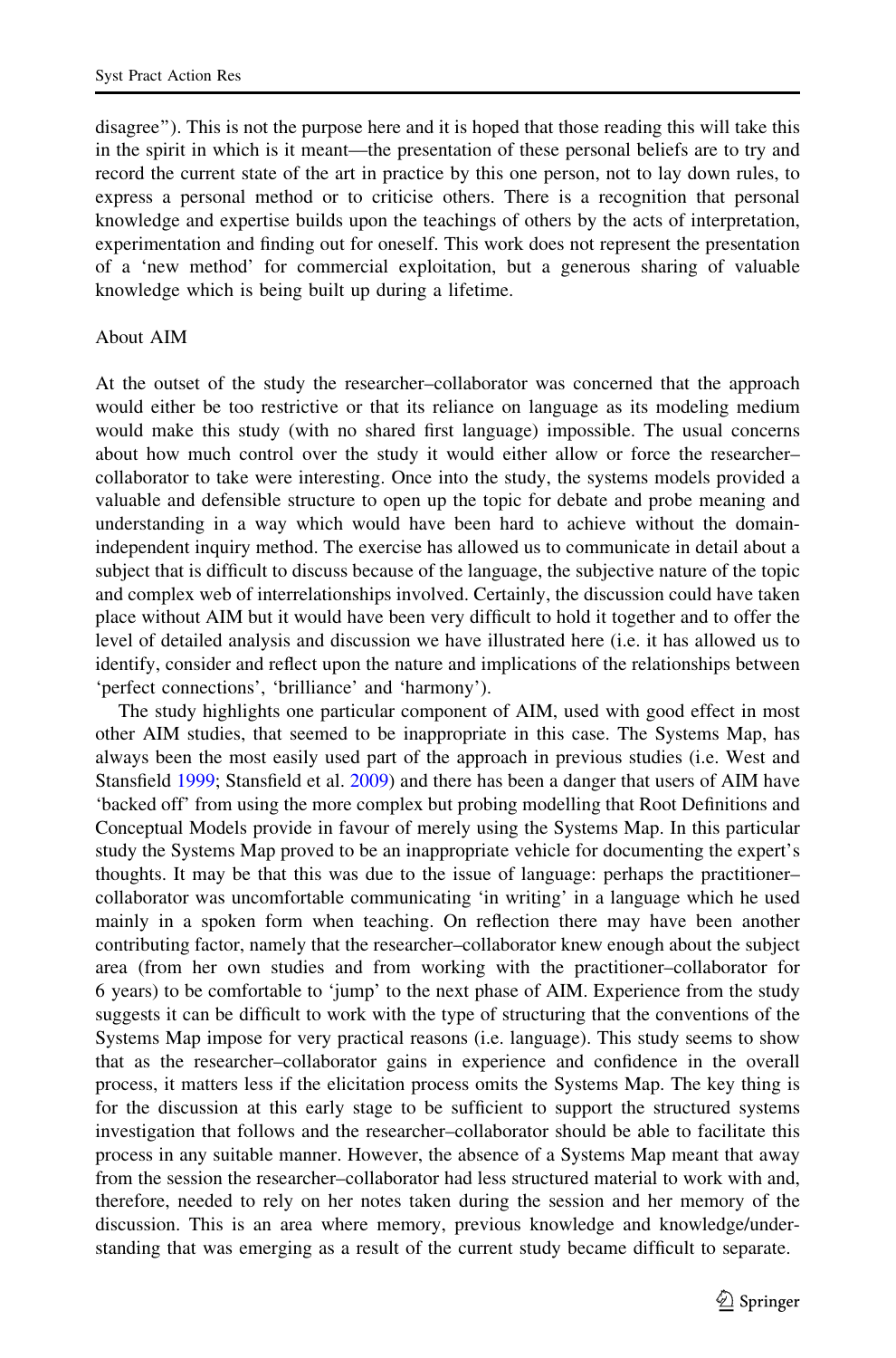# Summary, Conclusions, and Emerging Themes

This paper has reported a study which can be summarised and conclusion drawn from it in two main areas:

The Application (and 'Testing') of an Interpretive Systems-Based KE Method (AIM)

In the study reported above AIM has been applied to an area of human expertise that takes a lifetime to learn, that is based within a rich historical and culture setting, and which is based heavily on concepts of 'feel'. AIM seems to have been robust enough to enable this study to have taken place and valuable results about the area of expertise have been gained. The study has also raised some issues about AIM itself, such as the problem of language, and the use of the 'traditional' first phase of the method—the Systems Map. The insight into Classical Dressage given by adopting a systemic approach has given an indication of the potential benefit of undertaking a wider systems-based study into equitation per se. This would seem to offer a valuable alternative and complimentary academic picture of the discipline to the one that has been presented over the last few years which takes a scientific approach by applying 'learning theory' and harnessing computer-based technology to assess horse and rider performance.

Elicitation and Recording of a Knowledge Guardian's Expertise—a Description of Classical Dressage

The paper has presented a study undertaken to elicit and record the expertise of what has been referred to as a 'knowledge guardian'. A knowledge guardian has been described as an individual who holds expertise that has been passed down through generations and who continues to develop, practice, protect and pass on this knowledge to interested pupils. The knowledge guardian in this study is a Portuguese rider and trainer of Classical Dressage and his expertise is embedded within a rich historical and cultural context.

Tensions and conflict of opinions in modern competitive dressage have helped to increase interest in the Classical tradition of equitation and so it is seems appropriate to try and understand what Classical Dressage is about. By undertaking the above study is seems that the reasons for practising the art of Classical Dressage (to experience brilliance, from out of perfect connections through harmony) may not fit comfortably with the demands and raison d'être of the competitive sport. Further research into the views of other practitioners of both Classical Dressage and competitive dressage will, hopefully, give a greater understanding of this apparent chasm between the classical 'ideal' of the art of dressage and the current practice of dressage as a sport.

The relationship between Classical Dressage and competitive sport is interesting and merits further research. Particularly valuable would seem to be further investigation into the idea of Classical Dressage as being as much about the psychological development of the rider as it is about the development of equestrian skill. For example, the Conceptual Model in Fig. [2](#page-11-0) above illustrates the importance of the development of the rider's own philosophy, and how it develops as new challenges are faced and overcome through the practice of Classical Dressage. The personal desire to experience 'brilliance' provides the personal motivation, not the promise of material rewards. Pereira [\(2001](#page-19-0)), commenting on the Portuguese King D. Duarte's fifteenth century treatise, explains: "En écrivant son traité" d'équitation..., Dom Duarte, Roi du Portugal et de l'Algarve, Seigneur de Céuta, a signé la première page de L'Histoire de la psychologie appliquée aux sports équestres et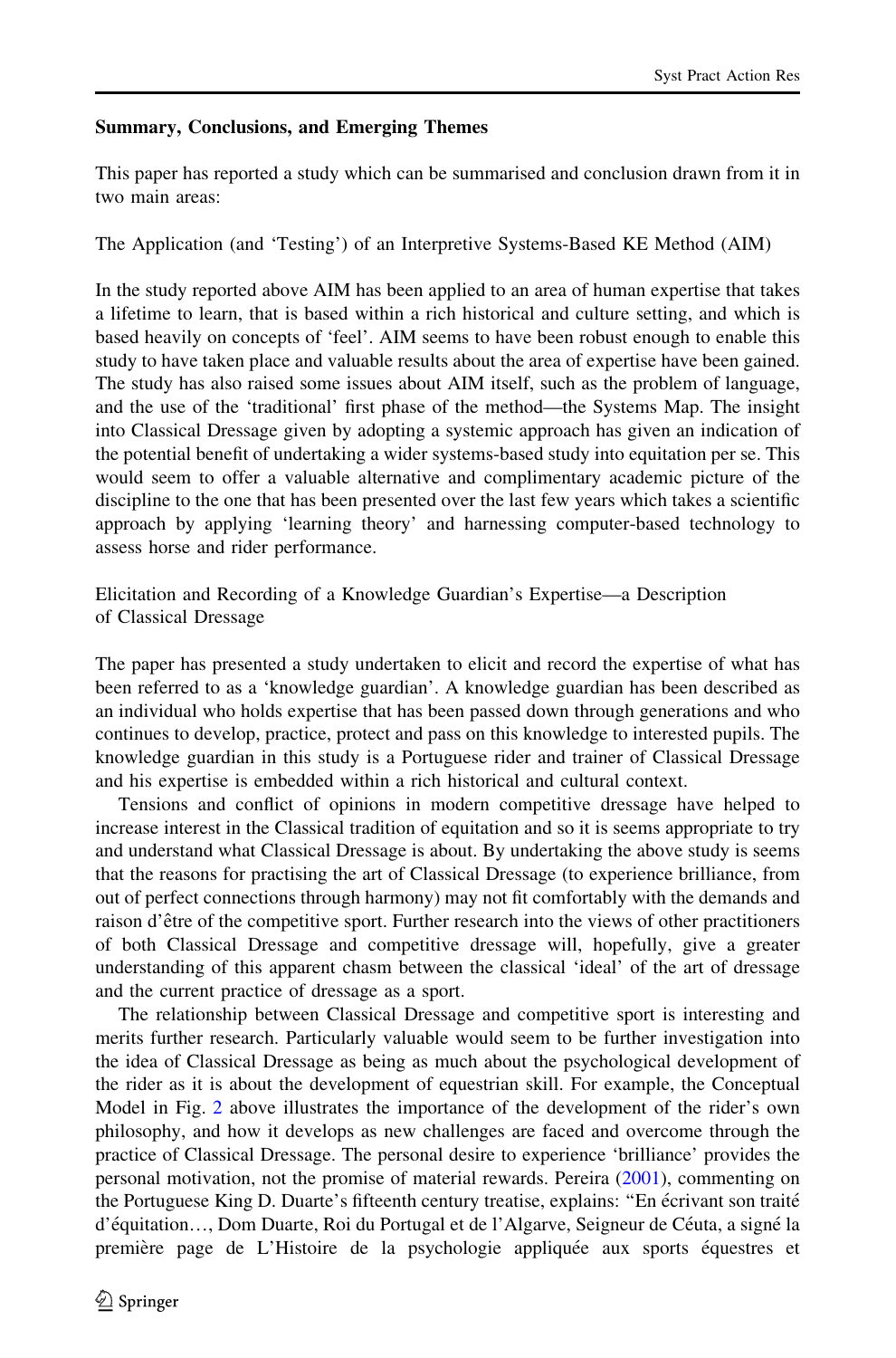<span id="page-18-0"></span>vraisemblablement de la pédagogie du sport en général." (p47). It is hoped that it will be possible to develop the study reported here in a direction to enable us to focus more on these areas of sports pedagogy and psychology, as well as developing a set of systems descriptions of the art of Classical Dressage.

#### References

Belasik P (1993) An overview of the classical principles behind the training of horse and rider: an interview with Paul Belasik, Produced and directed by L. Jolliffe, recorded at Base 10 Studios. Telford, PA

Belasik P (1997) Riding towards the light: an apprenticeship in the art of dressage riding. JA Allen, London Belasik P (1999) Horse whispering and the legacy of classical riding: an interview with Paul Belasik,

conducted and produced by Lorell Jolliffe, recorded at Y2K Studios. Chalfont, PA Belasik P (2009) A search for collection: science and art in riding. JA Allen, London

Bergvall-Kåreborn B, Mirijamdotter A, Basden A (2004) Basic principles of SSM modelling: an examination of CATWOE from a soft perspective. Syst Pract Act Res 17(2):55–73

Bourgelat C (1754) A New system of horsemanship: from the French of Monsieur Bourgelat by Richard Berenger, Esq. BiblioLife project reprint (2010). Ecco Print Editions, LaVergne, TN

Cavendish W (1743) Duke of Newcastle: a general system of horsemanship. Facsimile reprint (2000). JA Allen, London

Checkland PB, Casar A (1986) Vickers' concept of an appreciative system: a systemic account. J Appl Syst Anal 13:3–17

Checkland PB, Poulter J (2006) Learning for action: a short deinitive account of soft systems methodology and its use, for pracitioners, teachers and students. Wiley, Chichester

Cordeiro AR (2005) Cavalo Lusitano: O Filho do Vento, 6th edn. Edições Inapa, Lisbon

de Bragança DD (2005) L'Eqitation de tradition Francaise. Belin, Paris

de Bragança DD (2007) A Equitacao em Dicionario Picaresco, 2nd edn. Publidisa, Lisbon

de Kunffy C (1993) The ethics and passions of dressage. Half Halt Press, Inc, Middletown

de Kunffy C (2002) Dressage principles illuminated. JA Allen, London

de la Guérinière FR (1733) School of horsemanship (trans: Boucher T ) Facsimile edition (1994). JA Allen, London

de Pluvinel A (1626) The maneige royal (trans: Nelson H) Facsimile edition 1989. JA Allen, London

Duarte D (1438) King of Portugal: Livro Da Ensinança De Bem Cavalgar Toda Sela (trans: Preto AF, Preto L) 2005 as the royal book of horsemanship, jousting and knightly combat. A translation into English of King Dom Duarte of Portugal's 1438 treatise: ''The Art of Riding on Every Saddle''). The Chivalry Bookshelf, Highland Village

Elainevalente (2010) Unico. [http://www.youtube.com/v/EP\\_J1uJjYZoandhl=en\\_GBandfs=1andrel=0and](http://www.youtube.com/v/EP_J1uJjYZoandhl=en_GBandfs=1andrel=0andcolor1=0x2b405bandcolor2=0x6b8ab6) [color1=0x2b405bandcolor2=0x6b8ab6](http://www.youtube.com/v/EP_J1uJjYZoandhl=en_GBandfs=1andrel=0andcolor1=0x2b405bandcolor2=0x6b8ab6). Accessed 12/07/2011

Feigenbaum EA (1984) Knowledge engineering: the applied side, intelligent systems: the unprecedented opportunity. In: Hayes JE, Michie D (eds)Ellis Horwood Ltd, Chichester, pp 37–55

Fillis J (2005) Breaking and riding: with military commentaries (trans: Haynes MH). University of Nebraska Press, Lincoln and London

Fxbigo (2009) Nuno Oliveira. Available at [http://www.youtube.com/watch?v=TfiTTyi2He8.](http://www.youtube.com/watch?v=TfiTTyi2He8) Accessed 12/07/2011

Goodwin D, McGreevy P, Waran N, McLean A (2009) How equitation science can elucidate and refine horsemanship techniques. Vet J 181:5–11

Gürtler E, Klissenbauer E (2011) Three years management: Spanish riding school. [http://www.srs.at/file](http://www.srs.at/fileadmin/Inhalte/SHS/Presse/Aktuelles/2011/Three_Years_Management_Spanish_Riding_School.pdf) [admin/Inhalte/SHS/Presse/Aktuelles/2011/Three\\_Years\\_Management\\_Spanish\\_Riding\\_School.pdf.](http://www.srs.at/fileadmin/Inhalte/SHS/Presse/Aktuelles/2011/Three_Years_Management_Spanish_Riding_School.pdf) Accessed: 12/07/11

Henriquet M, Durand C (2004) Henriquet on dressage (trans: Nelson H). JA Allen, London

Heuschmann G (2006) Tug of war: classical versus ''modern'' dressage—hy classical training works and how incorrect ''modern'' riding negatively affects horses. Reina Abelshauser, Trafalga Square

Karl P (2008) Twisted truths of modern dressage: a search for a classical alternative. Cadmos, Brunsbek Kottas-Heldenberg A (2010) Kottas on dressage. Kennilworth Press, Shrewsbury

Laurioux A, Henry G (2009) The great European schools of classical dressage: Vienna, Saumur, Jerez, Lisbon. Cadmos, Brunsbek

Loch S (1990) Dressage: the art of classical riding. The Sportsman's Press, London

Loch S (1997) The classical rider: being at one with your Horse. JA Allen, London